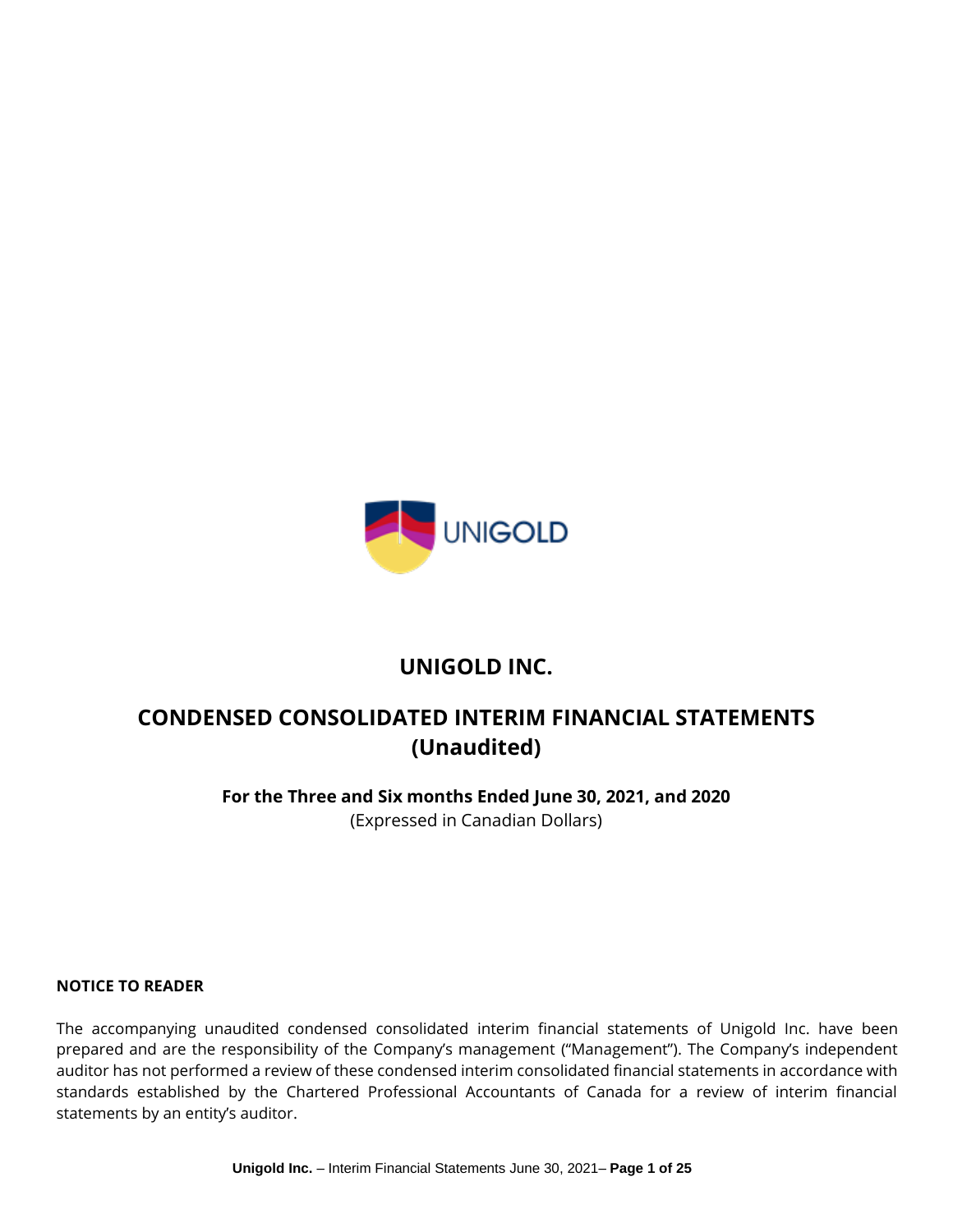

# **CONDENSED CONSOLIDATED INTERIM STATEMENTS OF FINANCIAL POSITION (Unaudited)**

(Expressed in Canadian Dollars)

|                                                         |             |                 | December       |
|---------------------------------------------------------|-------------|-----------------|----------------|
| As at                                                   | <b>Note</b> | <b>June 30,</b> | 31, 2020       |
|                                                         |             | 2021            | (restated)     |
|                                                         |             |                 | note $4(c)$    |
| <b>Assets</b>                                           |             |                 |                |
| <b>Current assets</b>                                   |             |                 |                |
| Cash                                                    |             | \$1,060,968     | \$4,034,564    |
| Other receivables                                       |             | 172,115         | 174,811        |
| Other financial assets and prepaids                     |             | 76,802          | 289,823        |
| Total current assets                                    |             | 1,309,885       | 4,499,198      |
| <b>Non-current assets</b>                               |             |                 |                |
| Property, plant and equipment                           | 6           | 1,032,622       | 785,988        |
| <b>Total assets</b>                                     |             | \$2,342,507     | \$5,285,186    |
|                                                         |             |                 |                |
| <b>Liabilities</b>                                      |             |                 |                |
| <b>Current liabilities</b>                              |             |                 |                |
| Accounts payable and accrued liabilities                |             | \$747,823       | \$107,324      |
| <b>Total liabilities</b>                                |             | 747,823         | 107,324        |
| Equity attributable to shareholders of the              |             |                 |                |
| Corporation                                             |             |                 |                |
| Share capital<br>Reserve for warrants                   | 8(a)        | 67,535,354      | 66,892,807     |
|                                                         | 8(b)        | 1,467,407       | 1,567,459      |
| Reserve for share-based payments<br>Accumulated deficit | 8(c)        | 1,368,768       | 1,697,134      |
| Total equity attributable to shareholders of the        |             | (68, 779, 676)  | (64, 982, 369) |
| Corporation                                             |             | 1,591,853       | 5,175,031      |
| <b>Non-controlling interest</b>                         |             | 2,831           | 2,831          |
|                                                         |             |                 |                |
| <b>Total equity</b>                                     |             | 2,342,507       | 5,177,862      |
|                                                         |             |                 |                |
| <b>Total liabilities and equity</b>                     |             | \$2,342,507     | \$5,285,186    |
| (1) Restated.                                           |             |                 |                |
| Nature of operations (note 1)                           |             |                 |                |
| Going concern (note 2)                                  |             |                 |                |
| Commitments and contingencies (note 13)                 |             |                 |                |
| Subsequent events (note 15)                             |             |                 |                |
| Approved on Behalf of the Board of Directors:           |             |                 |                |

s/Joseph Del Campo s/Joseph Hamilton Director Director

*The accompanying notes are an integral part of these condensed consolidated interim financial statements.*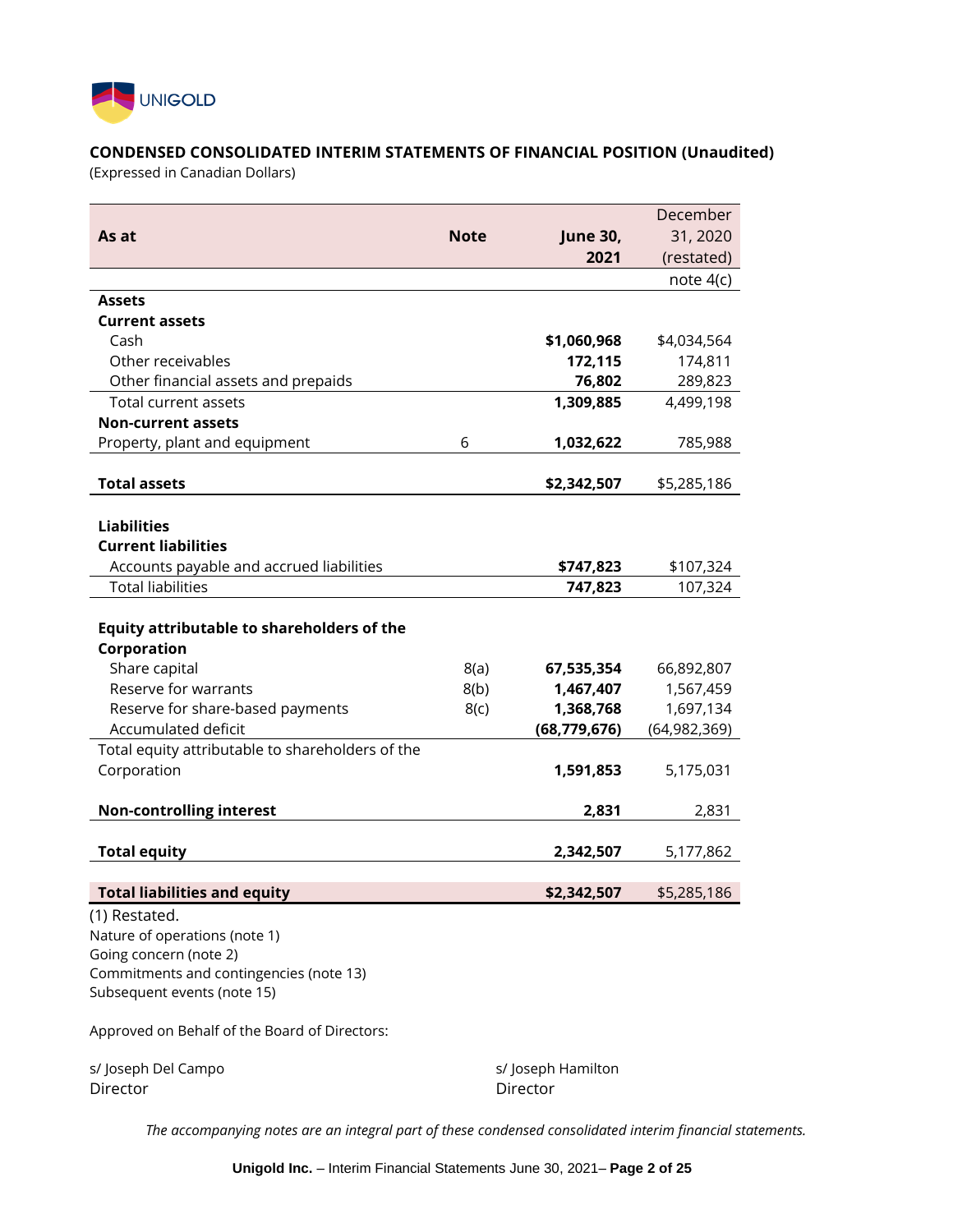

## **CONSOLIDATED INTERIM STATEMENTS OF CHANGES IN SHAREHOLDERS' EQUITY (Unaudited)** (Restated for 2020 (note 4(c)) **(Expressed in Canadian Dollars)**

|                                                        |               | <b>Share capital</b> | <b>Other reserves</b> |                    | <b>Equity</b>      |                        |
|--------------------------------------------------------|---------------|----------------------|-----------------------|--------------------|--------------------|------------------------|
|                                                        | <b>Number</b> |                      |                       | <b>Share-based</b> | <b>Accumulated</b> | <b>Attributable to</b> |
|                                                        | of shares     | Amount               | <b>Warrants</b>       | payments           | <b>Deficit</b>     | shareholders           |
| Balance - December 31, 2019                            | 78,021,309    | \$59,892,350         | \$482,966             | \$1,135,429        | \$(59, 913, 816)   | \$1,596,929            |
| Private placement                                      | 33,333,334    | 6,000,000            |                       |                    |                    | 6,000,000              |
| Less share issue costs                                 |               | (383, 319)           |                       |                    |                    | (383, 319)             |
| Warrants issued                                        |               | (1,474,999)          | 1,474,999             |                    |                    |                        |
| Warrants forfeited                                     |               | 566                  |                       |                    |                    | 566                    |
| Warrants exercised                                     | 4,116,000     | 680,518              | (123, 233)            |                    |                    | 557,285                |
| Options exercised                                      | 550,000       | 109,180              |                       | (54, 180)          |                    | 55,000                 |
| Grant of options                                       |               |                      |                       | 10,336             |                    | 10,336                 |
| Net loss for the period                                |               |                      | $\overline{a}$        |                    | (464, 336)         | (464, 336)             |
| <b>Balance - June 30, 2020</b>                         | 116,020,643   | \$64,824,294         | \$1,834,733           | \$1,091,585        | \$(60, 378, 152)   | \$7,372,459            |
| Warrants issued                                        |               | 2,887                | (2,887)               |                    |                    |                        |
| Finders warrants issued                                |               | 4,704                | (4,704)               |                    |                    |                        |
| Warrants exercised                                     | 9,612,500     | 1,703,828            | (256, 328)            |                    |                    | 1,447,500              |
| Warrants forfeited                                     |               | (566)                |                       |                    |                    | (566)                  |
| Finder warrants exercised                              | 138,150       | 21,588               | (3, 355)              |                    |                    | 18,233                 |
| Grant of options                                       |               |                      |                       | 788,492            |                    | 788,492                |
| Options exercised                                      | 1,304,000     | 336,072              |                       | (153, 552)         |                    | 182,520                |
| Options expired                                        |               |                      |                       | (29, 391)          | 29,391             |                        |
| Net loss for the period                                |               |                      | -                     |                    | (4,633,608)        | (4, 633, 608)          |
| Balance - December 31, 2020                            | 127,075,293   | \$66,892,807         | \$1,567,459           | \$1,697,134        | \$(64, 982, 369)   | \$5,175,031            |
| Grant of options                                       |               |                      |                       | 196,634            |                    | 196,634                |
| Warrants exercised                                     | 3,645,000     | 642,547              | (98,047)              |                    |                    | 544,500                |
| Transfer of expired warrants and<br>options to Deficit |               |                      | (2,005)               | (525,000)          | 527,005            |                        |
| Net loss for the period                                |               |                      |                       |                    | (4,324,242)        | (4,324,242)            |
| <b>Balance - June 30, 2021</b>                         | 130,720,293   | \$67,535,354         | \$1,467,407           | \$1,368,768        | \$(68,779,676)     | \$1,591,853            |

*The accompanying notes are an integral part of these condensed consolidated interim financial statements.*

**Unigold Inc.** – Interim Financial Statements June 30, 2021– **Page 3 of 25**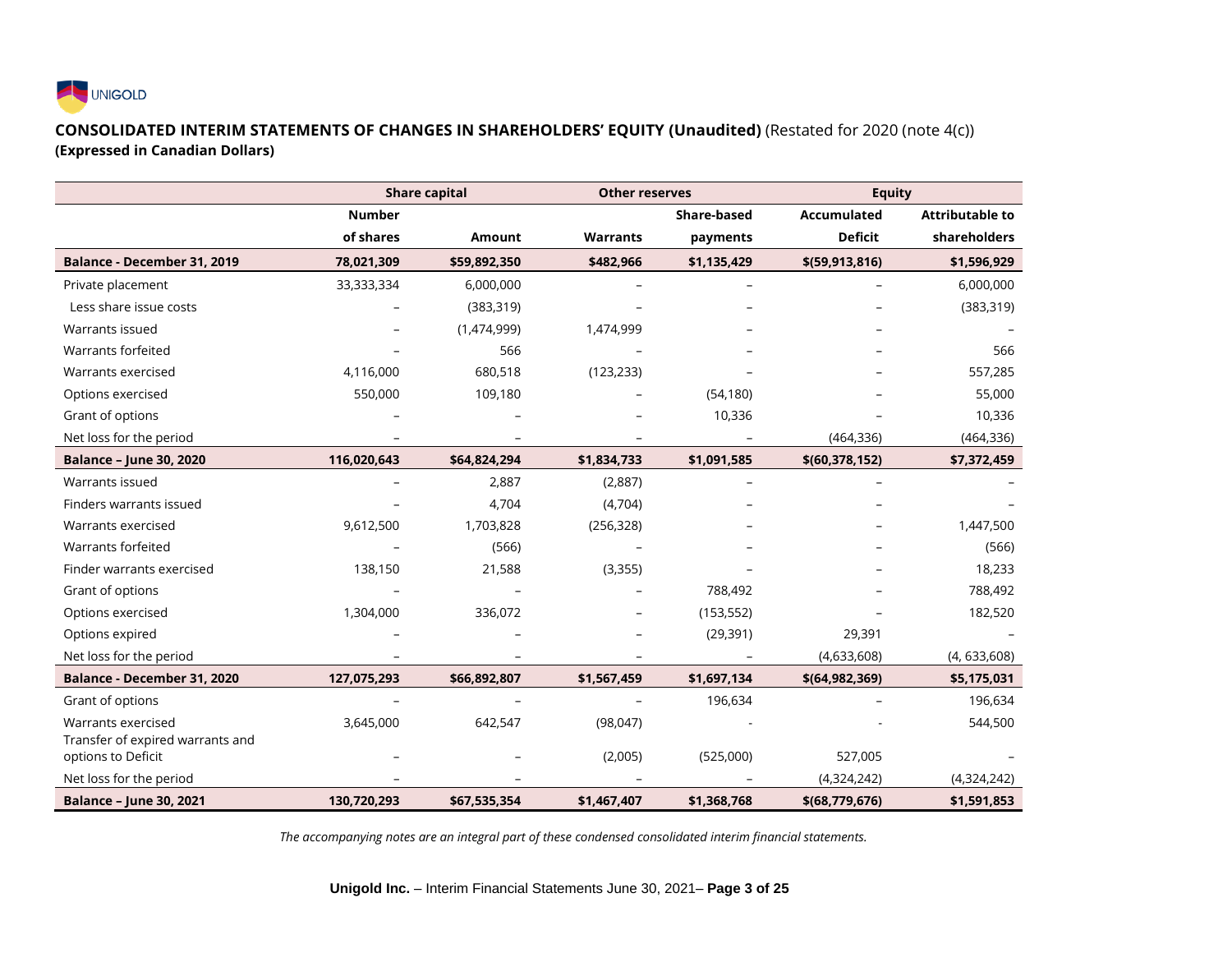

# **CONDENSED CONSOLIDATED INTERIM STATEMENTS OF LOSS AND COMPREHENSIVE LOSS**

**(Unaudited)** (Restated for 2020 (note 4c))

**(Expressed in Canadian Dollars)** 

|                                                                            |                | <b>Three months ended</b><br><b>June 30,</b> |                    | <b>Six months ended</b><br><b>June 30,</b> |                    |
|----------------------------------------------------------------------------|----------------|----------------------------------------------|--------------------|--------------------------------------------|--------------------|
|                                                                            | <b>NOTE</b>    | 2021                                         | 2020<br>(restated) | 2021                                       | 2020<br>(restated) |
|                                                                            |                |                                              | note $4(c)$        |                                            | note $4(c)$        |
| <b>Operating expenses</b>                                                  |                |                                              |                    |                                            |                    |
| <b>Exploration expenditures</b>                                            | $\overline{7}$ | \$1,926,498                                  | \$242,406          | \$3,252,492                                | \$1,093,759        |
| Management compensation                                                    | 10             | 269,627                                      | 101,689            | 337,611                                    | 219,997            |
| Business development and travel                                            |                | 155,934                                      | 20,000             | 292,250                                    | 78,140             |
| Share-based compensation expense                                           | 8,10           | 102,556                                      | (1,500)            | 196,634                                    | 10,336             |
| Professional and consulting fees                                           |                | 58,571                                       | 42,429             | 91,176                                     | 84,279             |
| Listing and shareholder information                                        |                | 50,524                                       | 20,624             | 64,543                                     | 34,523             |
| Amortization                                                               |                | 1,427                                        | 8,328              | 53,162                                     | 16,656             |
| General and administrative expenses                                        |                | 12,563                                       | 25,057             | 24,363                                     | 49,368             |
|                                                                            |                |                                              |                    |                                            |                    |
| Net loss for the period before the                                         |                |                                              |                    |                                            |                    |
| undernoted                                                                 |                | (2,577,700)                                  | (459, 033)         | (4,312,231)                                | (1,587,058)        |
|                                                                            |                |                                              |                    |                                            |                    |
| Investment income                                                          |                | 1,012                                        | 1,458              | 3,531                                      | 408                |
| Foreign exchange gain (loss)                                               |                | 3,590                                        | (4,933)            | (15, 542)                                  | 11,899             |
|                                                                            |                |                                              |                    |                                            |                    |
| Net loss and comprehensive loss for the period                             |                | \$(2,573,068)                                | $$$ (462,508)      | \$(4,324,242)                              | \$(1,574,751)      |
|                                                                            |                |                                              |                    |                                            |                    |
| Net loss per share - basic and diluted                                     | 9              | \$(0.02)                                     | \$(0.01)           | \$(0.03)                                   | \$(0.02)           |
| Weighted average number of shares<br>outstanding during the period - basic |                | 129,105,897                                  | 81,638,565         | 128,096,205                                | 79,994,772         |
| and diluted                                                                |                |                                              |                    |                                            |                    |

*The accompanying notes are an integral part of these condensed consolidated interim financial statements.*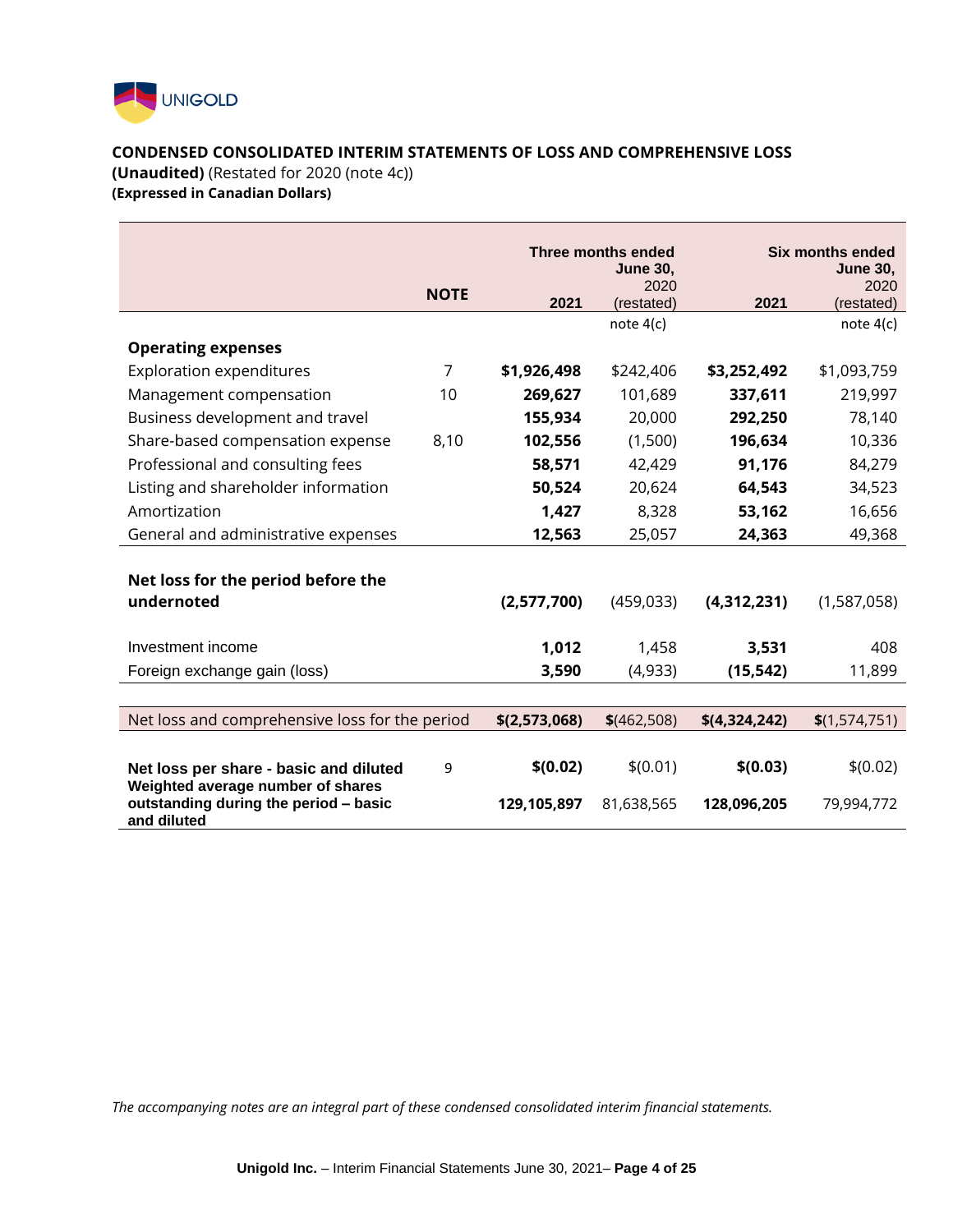

## **CONDENSED CONSOLIDATED INTERIM STATEMENTS OF CASH FLOWS**

**(Unaudited)** (Restated for 2020 (Note 4c)) (Expressed in Canadian Dollars)

| For the six months ended June 30,               | <b>Note</b> | 2021          | 2020 (restated) |
|-------------------------------------------------|-------------|---------------|-----------------|
|                                                 |             |               | note $4(c)$     |
| Cash flows used in operating activities         |             |               |                 |
| Net loss for the period                         |             | \$(4,324,242) | \$(1,574,751)   |
|                                                 |             |               |                 |
| Adjustments to non-cash items:                  |             |               |                 |
| Share-based compensation expense                | 8(c)        | 196,634       | 10,336          |
| Amortization                                    |             | 53,162        | 16,656          |
|                                                 |             | (4,074,446)   | (1,547,759)     |
| Working capital adjustments:                    |             |               |                 |
| Other receivables                               |             | 213,021       | (48,007)        |
| Other financial assets and prepaids             |             | 2,696         | 36,912          |
| Accounts payable and accrued liabilities        |             | 640,425       | 298,231         |
| Net cash flows used in operating activities     |             | (3, 218, 300) | (1, 260, 623)   |
|                                                 |             |               |                 |
| Cash flows used in investing activities         |             |               |                 |
| Property, plant and equipment purchases         | 7           | (299, 796)    |                 |
| Net cash flows used in investing activities     |             | (299, 796)    |                 |
|                                                 |             |               |                 |
| Cash flows provided by financing activities     |             |               |                 |
| Proceeds from private placement financing       | 8(a)        |               | 6,000,000       |
| Less share issue costs                          |             |               | (383, 320)      |
| Warrant exercises                               | 8(b)        | 544,500       | 557,850         |
| Stock option exercises                          | 8(c)        |               | 55,000          |
| Net cash flows provided by financing activities |             | 544,500       | 6,229,531       |
|                                                 |             |               |                 |
| Net increase (decrease) in cash                 |             | (2,973,596)   | 4,968,908       |
| Cash, beginning of period                       |             | 4,034,564     | 1,372,210       |
| Cash, end of period                             |             | \$1,060,968   | \$6,341,118     |

*The accompanying notes are an integral part of these condensed consolidated interim financial statements.*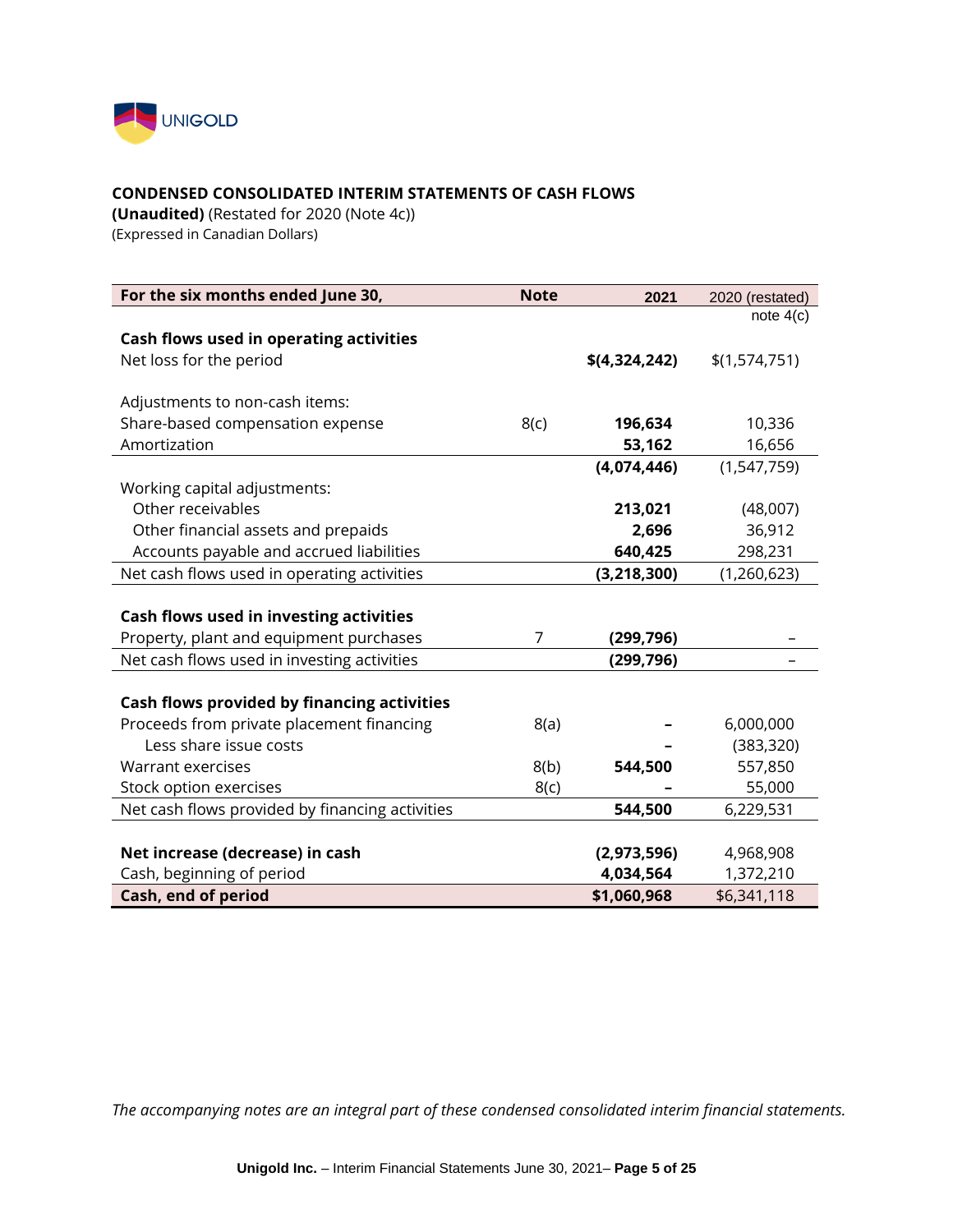

## **1. Nature of Operations and Basis of Presentation**

## **Nature of operations**

Unigold Inc. ("Unigold" or the "Corporation") was incorporated pursuant to the Business Corporations Act (Ontario) on May 9, 1990. The Corporation's corporate head office is located at 401 Bay Street, Suite 2704, P.O. Box 4, Toronto, ON, M5H 2Y4.

Unigold is in the process of exploring its properties in the Dominican Republic.

## **Basis of presentation**

These condensed consolidated interim financial statements include the accounts of the Corporation, and its wholly-owned subsidiary, Unigold Resources Inc., which is incorporated in Canada under the Canada Business Corporations Act, and its 97% owned subsidiary, Unigold Dominicana, S.R.L., which is incorporated in the Dominican Republic. All material intercompany balances and transactions have been eliminated.

# **2. Going Concern**

These condensed consolidated interim financial statements have been prepared on a going concern basis. The going concern basis of presentation assumes that the Corporation will continue in operation for the foreseeable future and be able to realize its assets and discharge its liabilities and commitments in the normal course of business. Because of continuing operating losses, the Corporation's continuance as a going concern is dependent upon its ability to obtain adequate financing or to reach profitable levels of operation. To address its financing requirements, the Corporation will seek financing through measures that may include joint venture agreements, debt and equity financings, asset sales, and rights offerings to existing shareholders or other financial transactions.

It is not possible to predict whether financing efforts will be successful or if Unigold will attain profitable levels of operation. These consolidated financial statements do not include any adjustments to the carrying values of assets and liabilities and the reported expenses and statement of financial position classification that would be necessary should the Corporation be unable to continue as a going concern and therefore be required to realize its assets and liquidate its liabilities and commitments in other than the normal course of business and at amounts different from those in the accompanying condensed consolidated interim financial statements. These adjustments could be material.

#### Covid 19

Since March 2020 there has been a continuing global outbreak of COVID-19 (coronavirus), which has had a significant impact on businesses through the restrictions put in place by the Canadian and Dominican Republic governments regarding travel, business operations and isolation/quarantine orders. At this time, it is unknown the extent of the impact the COVID-19 outbreak may have on the Company as this will depend on future developments that are highly uncertain and that cannot be predicted with confidence. These uncertainties arise from the inability to predict the ultimate geographic spread of the disease, and the duration of the outbreak, including the duration of travel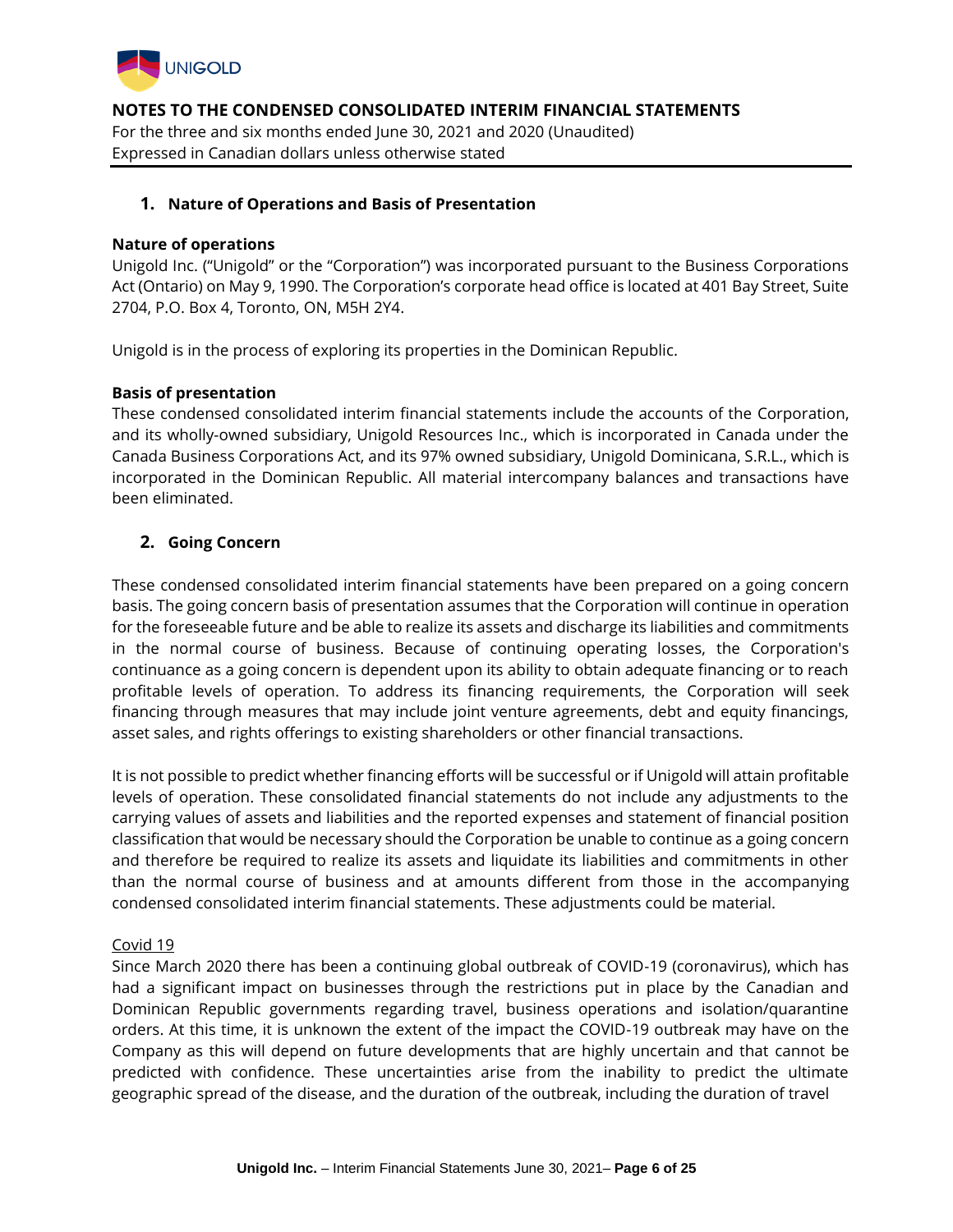

restrictions, business closures or disruptions, and quarantine/isolation measures that are currently, or may be put, in place by Canada and other countries to fight the virus.

# **3. Measurement Uncertainty**

The business of mining and exploring for minerals involves a high degree of risk and there can be no assurance that current exploration programs will result in profitable mining operations. The Corporation's continued existence is dependent upon the preservation of its interest in the underlying properties, the discovery of economically recoverable reserves, the achievement of profitable operations, or the ability of the Corporation to raise alternative financing, if necessary, or alternatively upon the Corporation's ability to

dispose of its interests on an advantageous basis. All of the Corporation's exploration properties are located outside of Canada and are subject to the risk of foreign investment, including increases in taxes and royalties, renegotiation of contracts, currency exchange fluctuations and political uncertainty.

Although the Corporation has taken steps to verify title to the properties on which it is conducting exploration and in which it has an interest, in accordance with industry standards for the current state of exploration of such properties, these procedures do not guarantee the Corporation's title. Property title may be subject to unregistered prior agreements and non-compliance with regulatory, social and environmental requirements.

# **4. Summary of Significant Accounting Policies**

# **(a) Statement of compliance**

These condensed consolidated interim financial statements, including comparatives, have been prepared in accordance with International Accounting Standard ("IAS") 34 *Interim Financial Reporting* using the accounting policies consistent with International Financial Reporting Standards ("IFRS") as issued by the International Accounting Standards Board. These condensed consolidated interim financial statements have been prepared on the basis of and using accounting policies, methods of computation and presentation consistent with those applied in Unigold's Consolidated Annual Financial Statements for the year ended December 31, 2020. The accounting policies applied in these condensed consolidated interim financial statements are based on IFRS as issued and outstanding at August 30, 2021, the date the Audit Committee approved these statements. Any subsequent changes to IFRS that are given effect in the Corporation's annual consolidated financial statements for the year ending December 31, 2021, could result in restatement of these condensed consolidated interim financial statements, including the transition adjustments recognized on change-over to IFRS.

The preparation of financial statements in accordance with IAS 34 requires the use of certain critical accounting estimates. It also requires Management to exercise judgement in applying the Corporation's accounting policies. See note 5 – *Significant Accounting Judgments and Estimates*.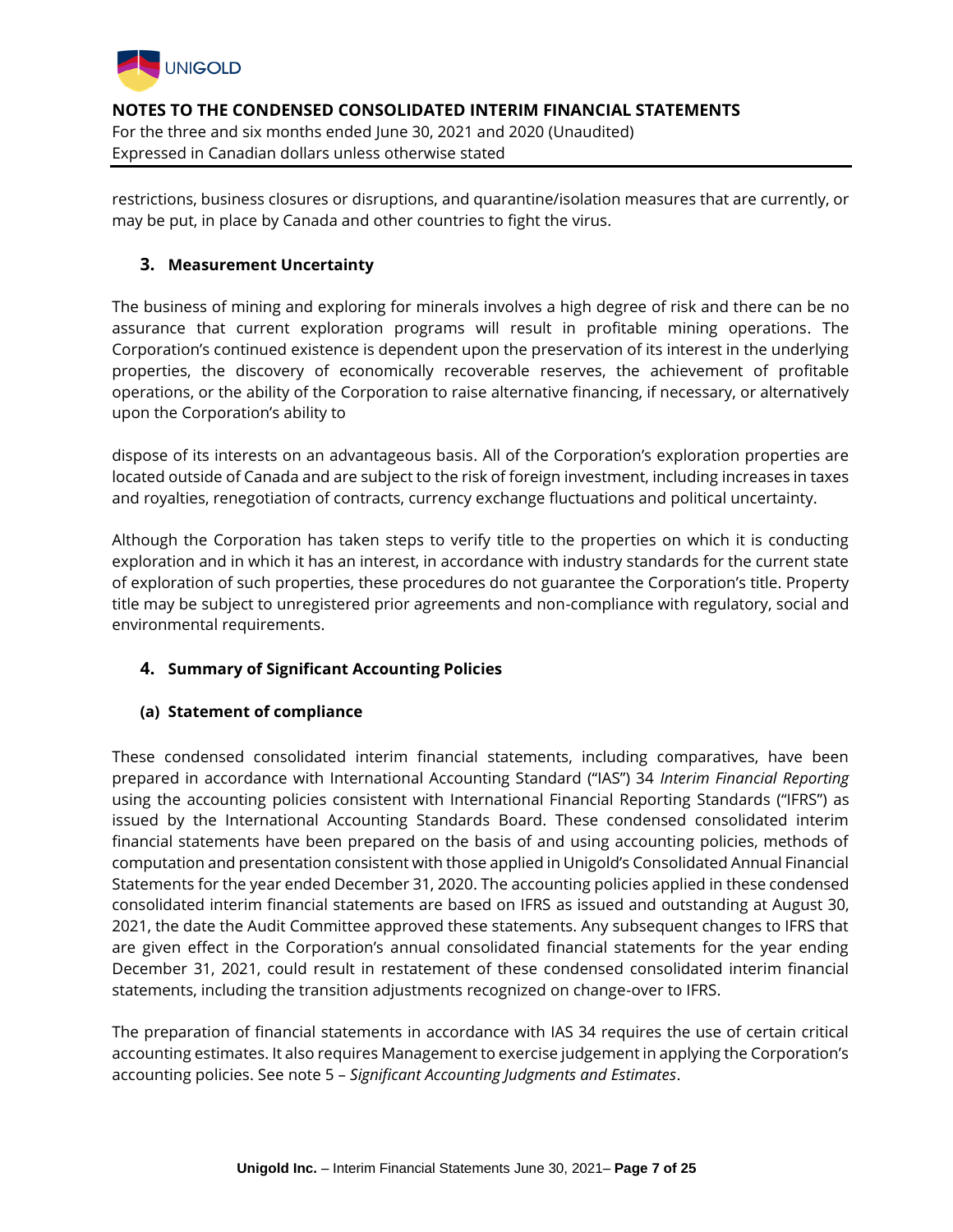

# **(b) Basis of preparation**

The condensed consolidated interim financial statements are presented in Canadian dollars and are prepared on the historical cost basis. In addition, these consolidated financial statements are prepared using the accrual basis of accounting except for cash flow information.

## **(c) Change in Accounting Policies for Exploration and Evaluation Expenditures**

In order to enhance the relevance to the decision-making needs of users and improve comparability with its peers, the Corporation has voluntarily elected to change its accounting policy with respect to exploration properties and deferred exploration expenditures, consistent with the guidance provided in IFRS 6 – Exploration for and Evaluation of Mineral Resources *and IAS 8 – Accounting Policies, Changes in Accounting Estimates and Errors.* The new accounting policy was adopted on December 31, 2020, and applied retroactively to the interim and annual consolidated financial statements for the periods during the year ended December 31, 2020 and the statement of loss and comprehensive loss for the six months ended June 30, 2021. In prior periods the Company's policy was to defer exploration expenditures until such time as the properties were put into commercial production, sold or become impaired.

The full accounting policy is as follows:

The Company expenses exploration and evaluation expenditures as incurred. Expenses charged to exploration properties include acquisition costs of mineral property rights, property option payments and certain exploration and evaluation activities.

Once a project has been established as commercially viable, technically feasible and the decision to proceed with development has been approved by the Board of Directors, related development expenditures are capitalized. This includes costs incurred in preparing the site for mining operations. Capitalization ceases when the mine is capable of commercial production.

The following tables reflect the retroactive changes made to the unaudited statement of loss and comprehensive loss and statement of cash flows for the six months ended June 30, 2020 giving effect to this Policy change: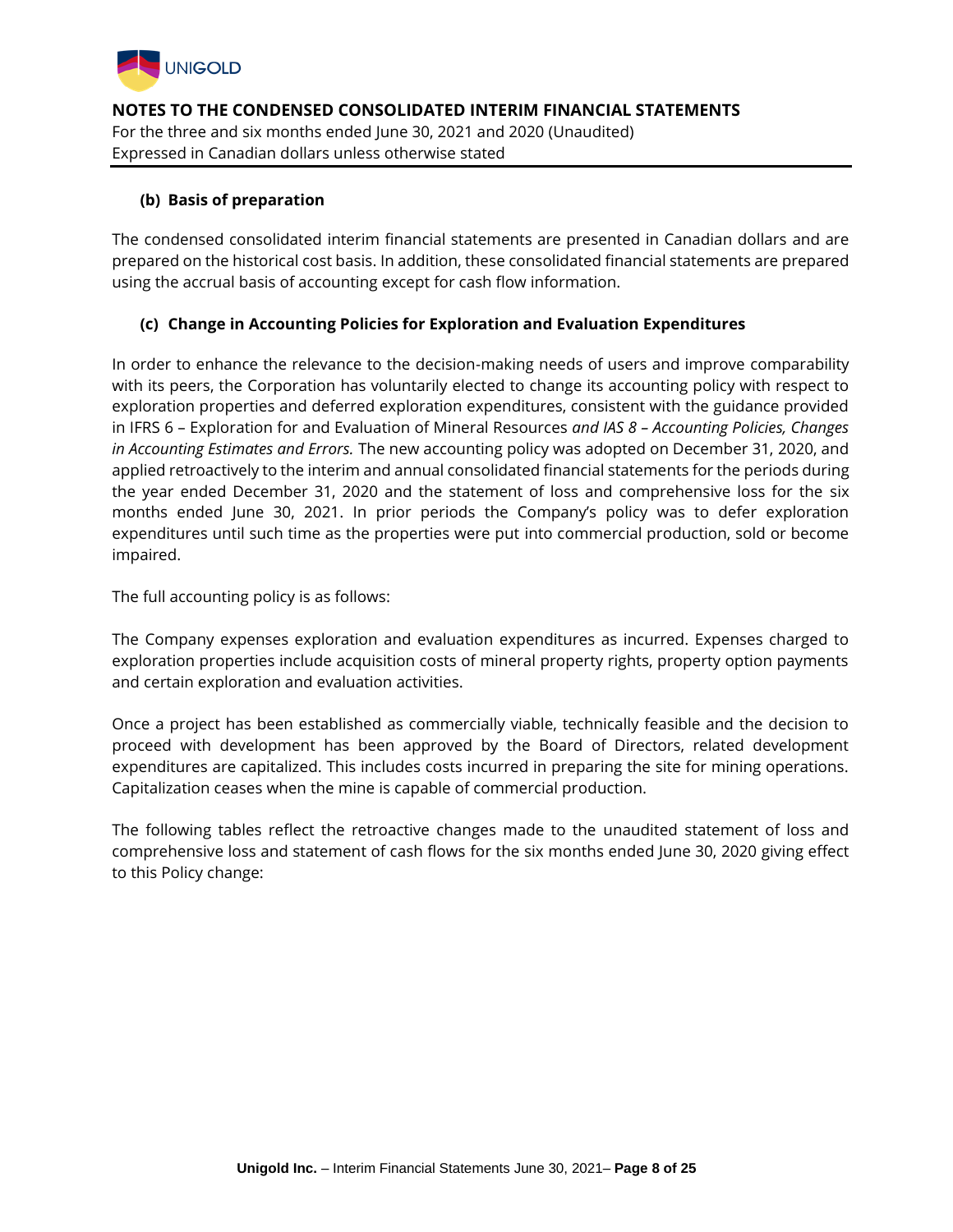

For the three and six months ended June 30, 2021 and 2020 (Unaudited) Expressed in Canadian dollars unless otherwise stated

|                                               | As originally        | <b>Effects of</b> |               |
|-----------------------------------------------|----------------------|-------------------|---------------|
| For the six months ended June 30, 2020        | reported             | restatement       | As restated   |
| <b>Consolidated statement of loss and</b>     |                      |                   |               |
| comprehensive loss                            |                      |                   |               |
| Operating expenses                            |                      |                   |               |
| <b>Exploration expenditures</b>               | \$-                  | \$1,093,559       | \$1,093,559   |
| All other operating expenses                  | 476,643              |                   | 476,643       |
| Amortization expense                          |                      | 16,656            | 16,656        |
| Net loss for the period before the undernoted | 476,643              | 1,110,215         | 1,586,858     |
| Foreign exchange gain (loss)                  | 11,899               |                   | 11,899        |
| Investment income                             | 408                  |                   | 408           |
| Net loss and comprehensive loss for the       |                      |                   |               |
| period                                        | \$464,336            | \$1,110,215       | \$1,574,751   |
| Net loss per share - basic and diluted        | \$0.00               | \$0.01            | \$0.01        |
| Weighted average number of shares outstanding |                      |                   |               |
| during the period - basic and diluted         | 79,994,772           | 79,994,772        | 79,994,772    |
|                                               |                      |                   |               |
|                                               | <b>As originally</b> | <b>Effects of</b> |               |
| For the six months ended June 30, 2020        | reported             | restatement       | As restated   |
| <b>Consolidated statement of cash flows</b>   |                      |                   |               |
| Cash flows used in operating activities       |                      |                   |               |
| Net loss for the period                       | $$$ (464,336)        | \$(1, 110, 415)   | \$(1,574,751) |
|                                               |                      |                   |               |
| Adjustments to non-cash items:                |                      |                   |               |
| Share-based compensation expense              | 10,336               |                   | 10,336        |
| Amortization                                  |                      | 16,656            | 16,656        |
|                                               | (454,000)            | (1,093,759)       | (1, 547, 759) |
| Working capital adjustments                   |                      |                   |               |
| Other receivables                             | (48,007)             |                   | (48,007)      |
| Other financial assets and prepaids           | 36,912               |                   | 36,912        |
| Accounts payable and accrued liabilities      | 298,231              |                   | 298,231       |

| , cooding payable and accruca habilities    | -----         |             | -----       |
|---------------------------------------------|---------------|-------------|-------------|
| Net cash flows used in operating activities | (166, 864)    | (1,093,759) | (1,260,623) |
| Cash flows used in investing activities     |               |             |             |
| Exploration and evaluation assets           | (1,093,559)   | 1,093,559   |             |
| Net cash flows used in investing activities | (1, 110, 415) | 1,110,415   |             |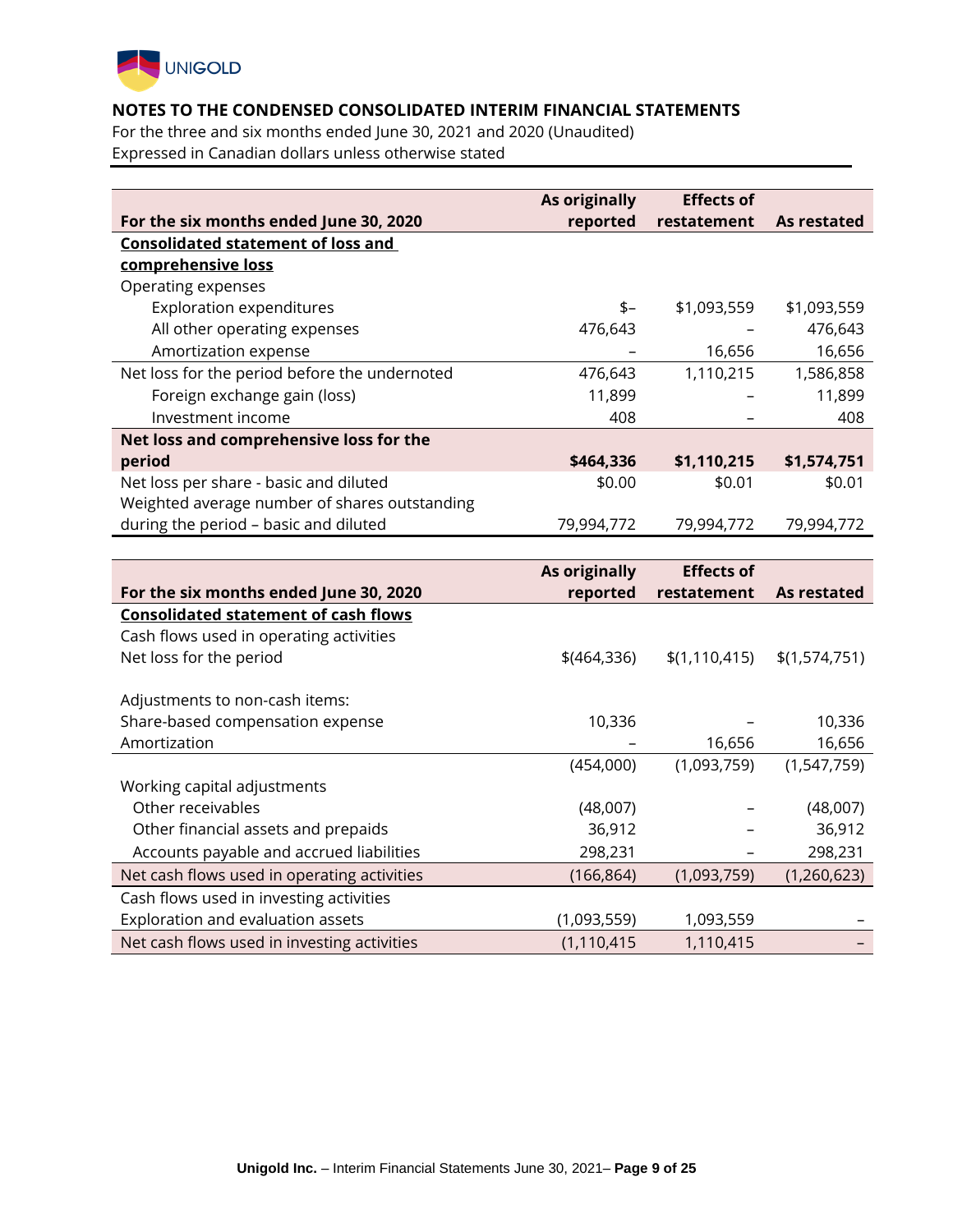

For the three and six months ended June 30, 2021 and 2020 (Unaudited) Expressed in Canadian dollars unless otherwise stated

| Cash flows provided by financing activities     |             |             |
|-------------------------------------------------|-------------|-------------|
| Proceeds from private placement financing       | 6,000,000   | 6,000,000   |
| Less share issue costs                          | (383, 320)  | (383, 320)  |
| Warrant exercises                               | 557,850     | 557,850     |
| Stock option exercises                          | 55,000      | 55,000      |
| Net cash flows provided by financing activities | 6,229,531   | 6,229,531   |
| Net increase (decrease) in cash                 | 4,968,908   | 4,968,908   |
| Cash, beginning of period                       | 1,372,210   | 1,372,210   |
| Cash, end of period                             | \$6,341,118 | \$6,341,118 |

#### **(d) Accounting standards and interpretations issued but not yet adopted**

Certain pronouncements were issued by the IASB or the IFRIC that are mandatory for accounting periods on or after January 1, 2021 or later periods. Many are not applicable or do not have a significant impact to the Corporation and have been excluded. The following have not been adopted effective June 30, 2021.

#### Future accounting policies

IFRS 10 – Consolidated Financial Statements ("IFRS 10") and IAS 28 – Investments in Associates and Joint Ventures ("IAS 28") were amended in September 2014 to address a conflict between the requirements of IAS 28 and IFRS 10 and clarify that in a transaction involving an associate or joint venture, the extent of gain or loss recognition depends on whether the assets sold or contributed constitute a business. The effective date of these amendments is yet to be determined however early adoption is permitted.

IAS 1 – Presentation of Financial Statements ("IAS 1") was amended in January 2020 to provide a more general approach to the classification of liabilities under IAS 1 based on the contractual arrangements in place at the reporting date. The amendments clarify that the classification of liabilities as current or noncurrent is based solely on a company's right to defer settlement at the reporting date. The right needs to be unconditional and must have substance. The amendments also clarify that the transfer of a company's own equity instruments is regarded as settlement of a liability, unless it results from the exercise of a conversion option meeting the definition of an equity instrument. The amendments are effective for annual periods beginning on January 1, 2023.

IAS 16 – Property, Plant and Equipment ("IAS 16") was amended. The amendments introduce new guidance, such that the proceeds from selling items before the related property, plant and equipment is available for its intended use can no longer be deducted from the cost. Instead, such proceeds are to be recognized in profit or loss, together with the costs of producing those items. The amendments are effective for annual periods beginning on January 1, 2022.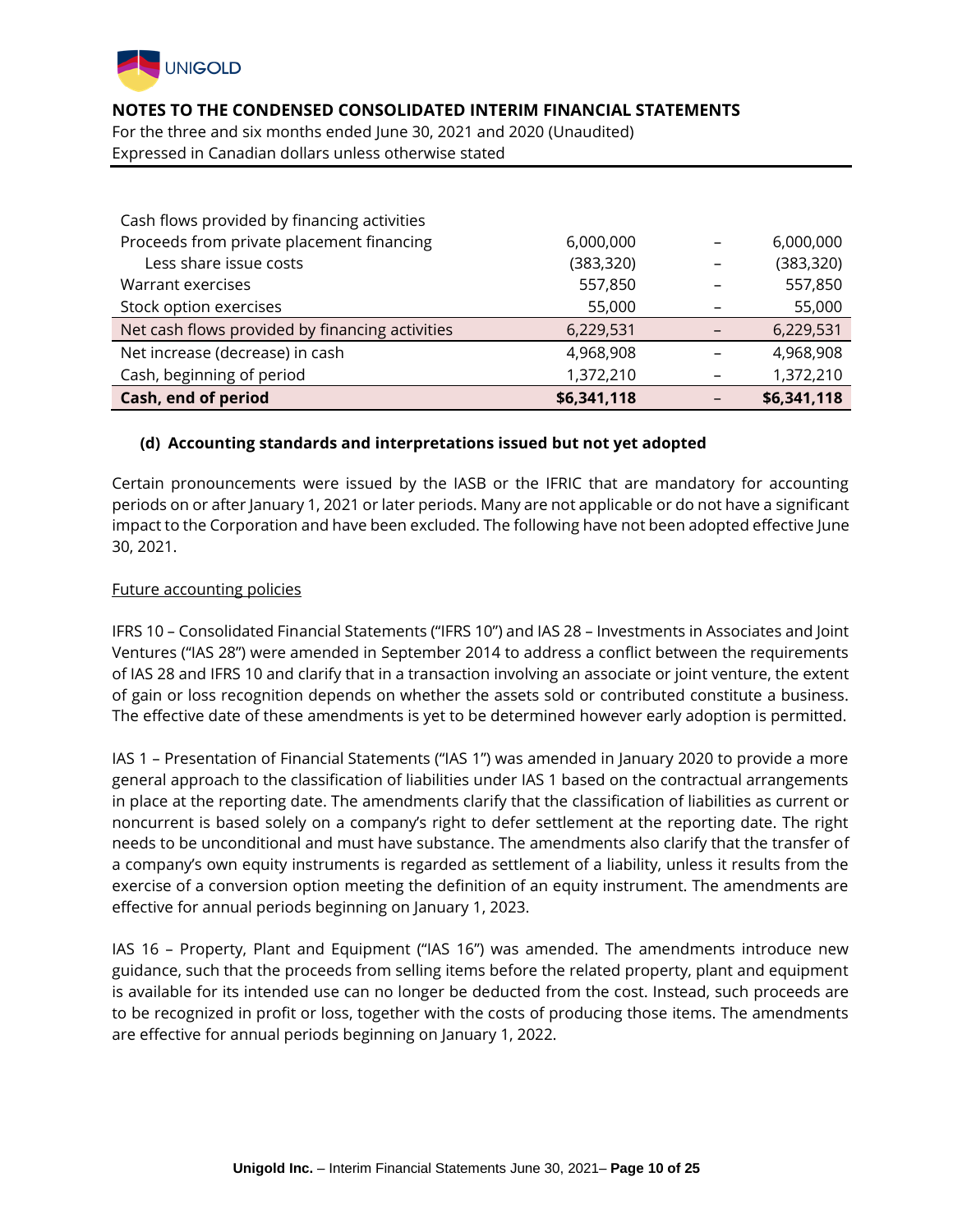

# **(e) Accounting policies**

The accounting policies applied by the Corporation in these condensed consolidated interim financial statements are the same as those applied to the Corporation's annual consolidated financial statements for the year ended December 31, 2020, and the corresponding interim reporting period. *Note 4* to those annual statements describe the significant accounting policies used by the Corporation. These condensed consolidated interim financial statements do not include all the notes of the type normally included in an annual financial report and therefore should be read in conjunction with the Corporation's annual consolidated financial statements for the year ended December 31, 2020, as they provide an update of previously reported information.

# **5. Significant Accounting Judgments and Estimates**

The preparation of these condensed consolidated interim financial statements requires management to make estimates and assumptions that affect the reported amounts of assets and liabilities at the date of the financial statements and reported amounts of expenses during the reporting period. Actual outcomes could differ from these estimates. The condensed consolidated interim financial statements include estimates which, by their nature, are uncertain. The impacts of such estimates are pervasive throughout the consolidated financial statements and may require accounting adjustments based on future occurrences. Revisions to accounting estimates are recognized in the period in which the estimate is revised, and the revision affects both current and future periods.

Significant assumptions about the future and other sources of estimation uncertainty that management has made at the statement of financial position date, that could result in a material adjustment to the carrying amounts of assets and liabilities, in the event that actual results differ from assumptions made, relate to, but are not limited to, the following:

- i. the recoverability of exploration properties, and exploration and evaluation assets which are included in the condensed consolidated interim statement of financial position;
- ii. the inputs used in accounting for valuation of warrants and options which are included in the condensed consolidated interim statement of financial position;
- iii. the inputs used in accounting for share-based compensation expense in the condensed consolidated interim statement of comprehensive loss;
- iv. the nil provision for asset retirement obligations which is included in the condensed consolidated interim statement of financial position;
- v. the estimated useful life of property, plant and equipment; and
- vi. the existence and estimated amounts of contingencies (note 13 *Commitments and Contingencies*).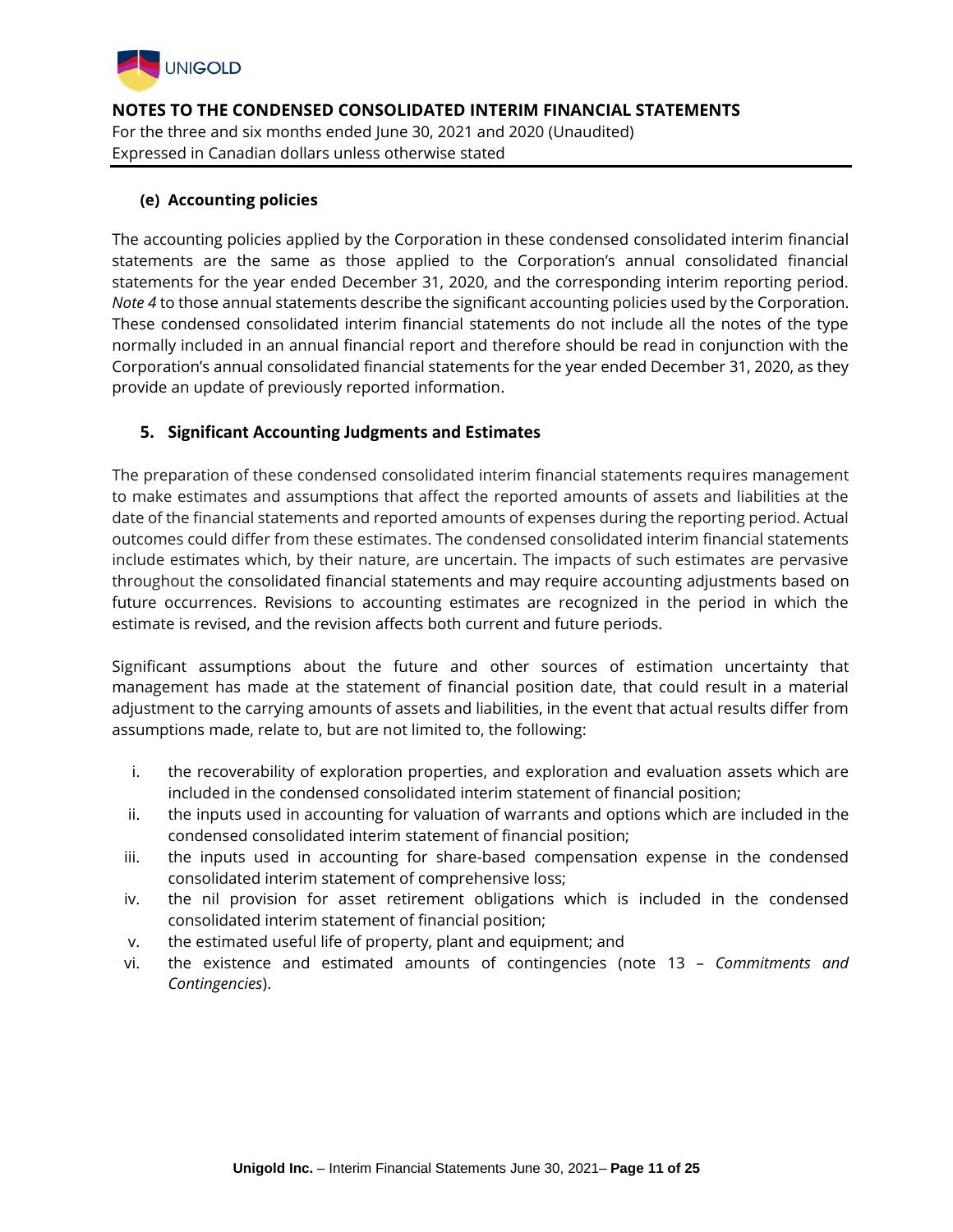

For the three and six months ended June 30, 2021 and 2020 (Unaudited) Expressed in Canadian dollars unless otherwise stated

## **6. Property, Plant and Equipment**

|                               |          |                 | <b>Field</b> | Camp and        |              |
|-------------------------------|----------|-----------------|--------------|-----------------|--------------|
| Cost                          | Land     | <b>Vehicles</b> | equipment    | buildings       | <b>Total</b> |
|                               |          |                 |              |                 |              |
| Balance, December 31, 2019    | \$13,771 | \$51,757        | \$801,998    | \$328,645       | \$1,196,171  |
| Additions                     | -        | 62,300          | 551,999      | -               | 614,299      |
| Balance, December 31, 2020    | 13,771   | 114,057         | 1,353,997    | 328,645         | 1,810,470    |
| Additions                     | -        | 197,504         | 102,292      | $\qquad \qquad$ | 299,796      |
| <b>Balance, June 30, 2021</b> | \$13,771 | \$311,561       | \$1,456,289  | \$328,645       | \$2,110,266  |

|                               |                          |                 | <b>Field</b> | <b>Camp and</b> |             |
|-------------------------------|--------------------------|-----------------|--------------|-----------------|-------------|
| Amortization                  | Land                     | <b>Vehicles</b> | equipment    | buildings       | Total       |
|                               |                          |                 |              |                 |             |
| Balance, December 31, 2019    | $$-$                     | \$48,038        | \$650,946    | \$266,861       | \$965,845   |
| Amortization                  |                          | 6,060           | 40,221       | 12,356          | 58,637      |
| Balance, December 31, 2020    |                          | 54,098          | 691,167      | 279,217         | 1,024,482   |
| Amortization                  | $\overline{\phantom{0}}$ | 14,468          | 36,223       | 2,471           | 53,162      |
| <b>Balance, June 30, 2021</b> | \$–                      | \$68,566        | \$727,390    | \$281,688       | \$1,077,644 |

|                         |          |           | <b>Field</b> | Camp and  |              |
|-------------------------|----------|-----------|--------------|-----------|--------------|
| <b>Carrying amounts</b> | Land     | Vehicles  | equipment    | buildings | <b>Total</b> |
| At December 31, 2019    | \$13,771 | \$3,719   | \$151,052    | \$61,784  | \$230,326    |
| At December 31, 2020    | 13.771   | 59,959    | 662,830      | 49.428    | 785,988      |
| At June 30, 2021        | \$13,771 | \$242,995 | \$728,899    | \$46,957  | \$1,032,622  |

# **7. Exploration Properties, and Exploration and Evaluation Expenditures ("E&E")**

#### **Neita Property**

The Corporation owns 100% of the exploration rights for gold, silver, zinc, copper, and all associated minerals on the Neita Property ("Neita") in the northwestern Dominican Republic, as well as a sole and exclusive option for the commercial mining of the mineral deposits. See note 13(f) regarding net smelter return commitments.

On May 22, 2018, Unigold announced that the Ministry of Energy and Mines of the Dominican Republic had granted the Corporation the Neita Fase II Exploration Concession for a three-year period with two possible one-year extensions. On March 12, 2021, the first one-year extension was granted, extending the expiration date for the concession licence to May 10, 2022.

On October 16, 2018, The Ministry of the Environment of the Dominican Republic approved a 2-year Environmental Permit for the exploration activities on the Neita Fase II concession. In early October 2020, the Ministry granted a 60-day extension to the existing Environmental permit as it reviewed Unigold's request for a permit extension. In early June 2021 the Environmental Licence (permit) was extended until May 10, 2022, to coincide with the anniversary date of the Exploration Concession.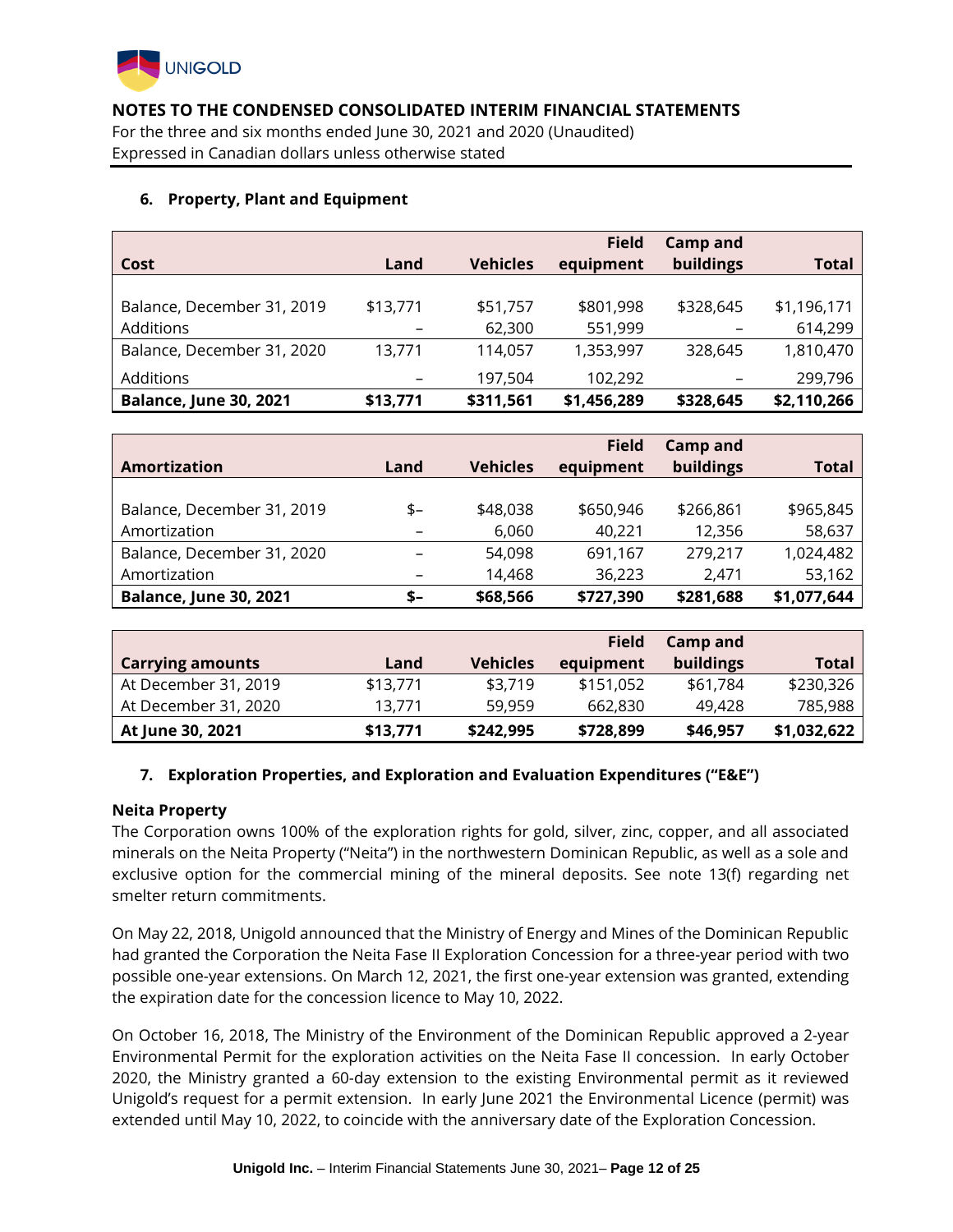

For the three and six months ended June 30, 2021 and 2020 (Unaudited) Expressed in Canadian dollars unless otherwise stated

The property is subject to ongoing renewal and application processes. Should renewals and applications not be granted, then the carrying value of the exploration and evaluation assets may be impaired.

## **E&E**

The following table is a breakdown of the E&E expenditures incurred during the six months ended June 30, 2021 and 2020:

| As at                                                            | <b>June 30,</b><br>2021 | June 30,<br>2020<br>(restated)<br>note $4(c)$ |
|------------------------------------------------------------------|-------------------------|-----------------------------------------------|
| Geology/Field                                                    |                         |                                               |
| Consulting (contract geologists and other technical specialists) | 963,704                 | 269,682                                       |
| Drilling (including supplies and logistics expenses)             | 592,756                 | 235,262                                       |
| Wages and salaries                                               | 371,423                 | 158,643                                       |
| Camp and field expense (including geochemistry and geophysics)   | 266,185                 | 96,922                                        |
| Environment                                                      | 146,175                 | 6,885                                         |
| Community Social Responsibility (CSR)                            | 125,059                 | 4,579                                         |
| Travel, domestic and international                               | 2,983                   | 1,028                                         |
| <b>Technical studies/Analysis</b>                                |                         |                                               |
| Laboratory analysis                                              | 102,911                 | 167,823                                       |
| <b>Financial/Administrative Support</b>                          |                         |                                               |
| Taxes and duties                                                 | 220,263                 | 2,588                                         |
| Other G&A, legal, depreciation                                   | 461,033                 | 150,347                                       |
| <b>Balance</b>                                                   | 3,252,492               | 1,093,759                                     |

# **8. Equity Attributable to Equity Holders of the Corporation**

#### **(a) Common shares**

Authorized *–* The Corporation is authorized to issue an unlimited number of common shares with no par value.

Issued and outstanding common shares of the Corporation at June 30, 2021 is 130,720,293 (127,075,293 at December 31, 2020).

i. On June 23, 2020, Unigold closed a non-brokered private placement of 33,333,334 units of the Corporation (the "2020 Units") at a price of \$0.18 per unit for gross proceeds of \$6,000,000 ("2020 Offering"). Each 2020 Unit consisted of one Common Share of the Corporation (a "Common Share") and one-half of one Common Share purchase warrant ("2020 Warrant"). Finder fees of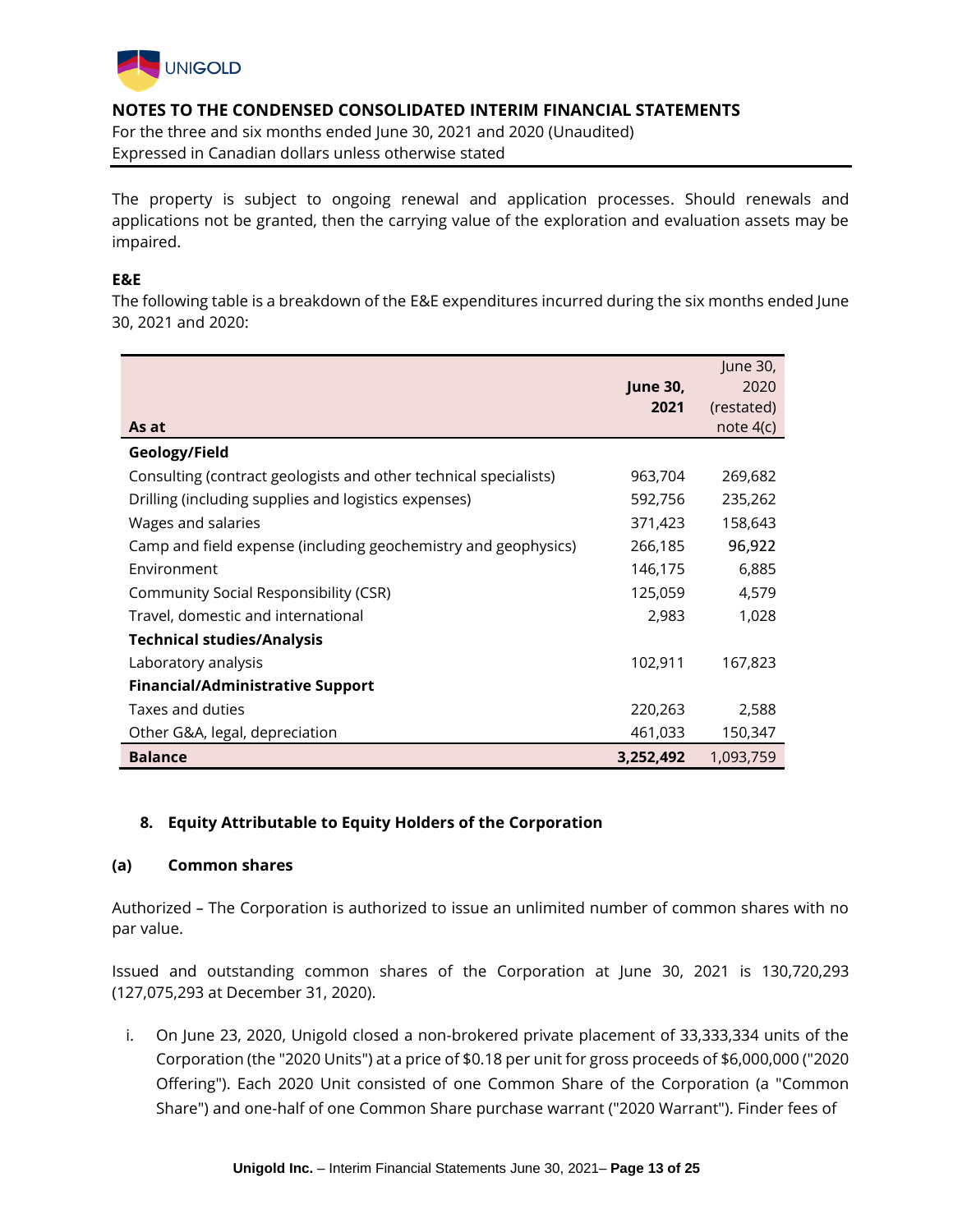

\$326,506 were paid, and 1,960,620 finder warrants (2020 Finder Warrants) were issued upon completion of the 2020 Offering as additional agent compensation. A fair value of \$1,280,604 was assigned to the 2020 Warrants and a fair value of \$191,508 was assigned to the 2020 Finder Warrants. See note 8(b).

ii. Shareholders exercised 3,645,000 warrants for cash proceeds of \$544,500 during the six months ended June 30, 2021.

## **(b) Reserve for share purchase warrants**

i. In connection with the 2020 Offering, the Corporation issued 16,666,667 2020 Warrants. Each 2020 Warrant entitles the holder thereof to purchase one common share of the Corporation at an exercise price of \$0.30 at any time prior to June 23, 2022. The Corporation has the right to accelerate the expiry date of the 2020 Warrants on notice to the holders of 2020 Warrants if the closing price of the Common Shares is higher than \$0.60 per Common Share for more than 20 consecutive trading days at any time after October 23, 2020. Further, the Corporation issued an aggregate of 1,960,620 2020 Finder Warrants. Each 2020 Finder Warrant entitles the holder thereof to purchase one Common Share of the Corporation until June 23, 2022 at an exercise price of \$0.18 per 2020 Finder Warrant.

The fair values of the 2020 Warrants and 2020 Finder Warrants were estimated at the date of issuance using the Black-Scholes option-pricing model with the following assumptions:

|                           | 2020            | 2020                   |
|---------------------------|-----------------|------------------------|
|                           | <b>Warrants</b> | <b>Finder Warrants</b> |
| Exercise price            | \$0.30          | \$0.18                 |
| <b>Expected life</b>      | 2 years         | 2 years                |
| Total fair value assigned | \$1,280,604     | \$191,508              |
| Expected volatility       | 105.5%          | 105.5%                 |
| Risk-free rate            | 0.30%           | 0.30%                  |
| Expected annual dividend  | Nil             | Nil                    |
| Grant date fair value     | \$0.077         | \$0.097                |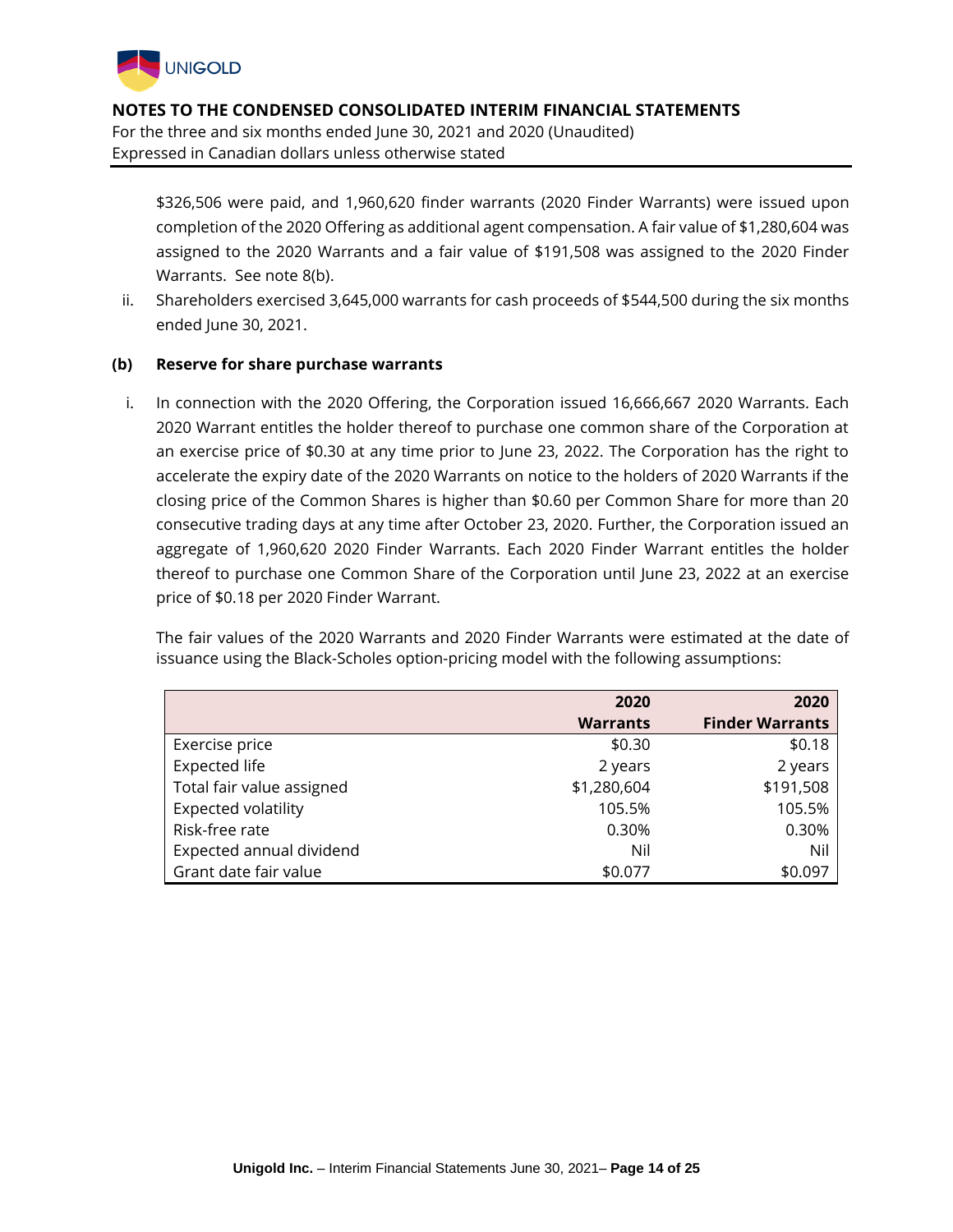

For the three and six months ended June 30, 2021 and 2020 (Unaudited) Expressed in Canadian dollars unless otherwise stated

The following table summarizes the Corporation's warrants and finder warrants activity for the years ended December 31, 2020 and 2019, and for the six months ended June 30, 2021:

|                                    |              |                  | Weighted        |
|------------------------------------|--------------|------------------|-----------------|
|                                    |              | Weighted         | average grant   |
|                                    | Number of    | average exercise | date fair value |
|                                    | warrants     | Price (\$)       | (5)             |
| Balance, December 31, 2019         | 17,516,000   | 0.14             | 482,966         |
| Exercise of 2019 Offering Warrants | (12,500,000) | (0.15)           | (334, 630)      |
| Exercise of 2019 Finder Warrants   | (1,281,000)  | (0.10)           | (48, 284)       |
| 2020 Offering Warrants             | 16,666,667   | 0.30             | 1,283,491       |
| 2020 Offering Finder Warrants      | 1,960,620    | 0.18             | 191,508         |
| <b>Cancellation of Warrants</b>    | (15,000)     |                  |                 |
| Exercise of 2020 Offering Warrants | (37,500)     | (0.30)           | (2,888)         |
| Exercise of 2020 Finder Warrants   | (48,150)     | (0.18)           | (4,703)         |
| <b>Balance, December 31, 2020</b>  | 22,261,637   | 0.26             | 1,567,459       |
| Expiry of 2019 Offering Warrants   | (75,000)     | (0.15)           | (2,005)         |
| Exercise of 2019 Offering Warrants | (3,600,000)  | (0.15)           | (96, 351)       |
| Exercise of 2019 Finder Warrants   | (45,000)     | (0.10)           | (1,696)         |
| <b>Balance, June 30, 2021</b>      | 18,541,637   | \$0.29           | \$1,467,407     |

The following is a summary of warrants outstanding and exercisable at June 30, 2021:

|                       |                              | <b>Weighted Average</b>                |                    |
|-----------------------|------------------------------|----------------------------------------|--------------------|
|                       | Number of<br><b>Warrants</b> | Remaining<br><b>Contractual Life -</b> |                    |
|                       |                              |                                        |                    |
| <b>Exercise Price</b> | <b>Outstanding</b>           | Years                                  | <b>Expiry Date</b> |
| \$0.30                | 16,629,167                   | 0.98                                   | June 23, 2022      |
| \$0.18                | 1,912,470                    | 0.98                                   | June 23, 2022      |
|                       | 18,541,637                   |                                        |                    |

# **(c) Reserve for share-based payments**

The Corporation has a stock option plan (the "Plan"), the purpose of which is to attract, retain and motivate management, staff and consultants by providing them with the opportunity, through share options, to acquire a proprietary interest in the Corporation and benefit from its growth. The maximum number of options to be issued under the Plan shall not exceed 10% of the total number of common shares issued and outstanding. The options are non-transferable and may be granted for a term not exceeding five years. The exercise price of the options shall be determined by the board of directors on the basis of the market price of the common shares, subject to all applicable regulatory requirements.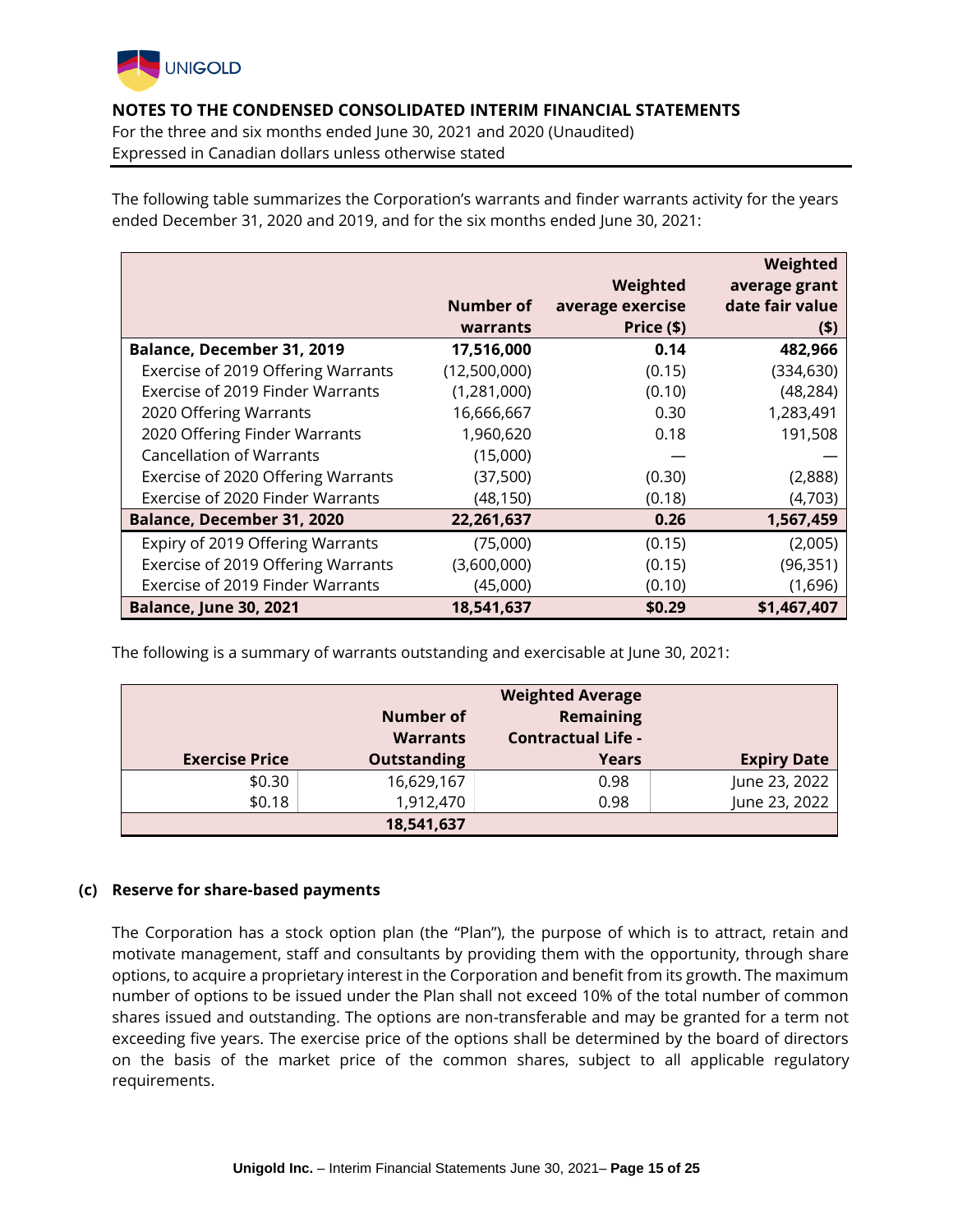

i. On March 4, 2020, the Corporation granted an aggregate of 150,000 stock options to two officers and a consultant. Each stock option allows the holder to acquire one common share of the Corporation at an exercise price of \$0.15 for a period of five years. The options vested as set out in the table below. The options were estimated using the Black-Scholes option pricing model based on the following assumptions:

| Grant date                  | March 4, 2020     | March 4, 2020     |
|-----------------------------|-------------------|-------------------|
| Number of options           | 100,000           | 50,000            |
| Exercise price              | \$0.15            | \$0.15            |
| Total fair value assigned   | \$10,336          | \$5,155           |
| Vesting period              | On the grant date | 1/4 every 90 days |
| <b>Expected life</b>        | 5.0 years         | 5.0 years         |
| Expected volatility         | 89.0%             | 89.0%             |
| Risk-free rate              | 0.88%             | 0.88%             |
| Expected annual dividends   | \$nil             | \$nil             |
| <b>Expected forfeitures</b> | Nil               | Nil               |
| Grant date fair value       | \$0.103           | \$0.103           |

ii. On September 28, 2020, the Corporation granted an aggregate of 6,000,000 stock options to directors, officers, employees and consultants. Each stock option allows the holder to acquire one common share of the Corporation at an exercise price of \$0.34 for periods of one year or two years. The options vested as set out below. The options were estimated to have a fair value of \$521,743 on the grant date, using the Black-Scholes option pricing model based on the following assumptions:

| Grant date                  | Sept. 28, 2020    | Sept. 28, 2020    | Sept. 28, 2020    |
|-----------------------------|-------------------|-------------------|-------------------|
| Number of options           | 4,000,000         | 1,500,000         | 500,000           |
| Exercise price              | \$0.34            | \$0.34            | \$0.34            |
| Total fair value            | \$521,743         | \$266,017         | \$65,218          |
| Vesting period              | On the grant date | On the grant date | 1⁄4 every 90 days |
| <b>Expected life</b>        | 1 year            | 2 years           | 1 year            |
| <b>Expected volatility</b>  | 100%              | 100%              | 100%              |
| Risk-free rate              | 0.23%             | 0.23%             | 0.23%             |
| Expected annual dividends   | \$nil             | \$nil             | \$nil             |
| <b>Expected forfeitures</b> | Nil               | Nil               | Nil               |
| Grant date fair value       | \$0.13            | \$0.177           | \$0.13            |

The 500,000 stock options tabled in the third column were granted to a professional investor relations firm and, pursuant to the securities rules, these options vest 25% every quarter commencing on the date of grant. To June 30, 2021, 375,000 of these options have vested and a total of \$48,914 has been charged to share-based compensation expense.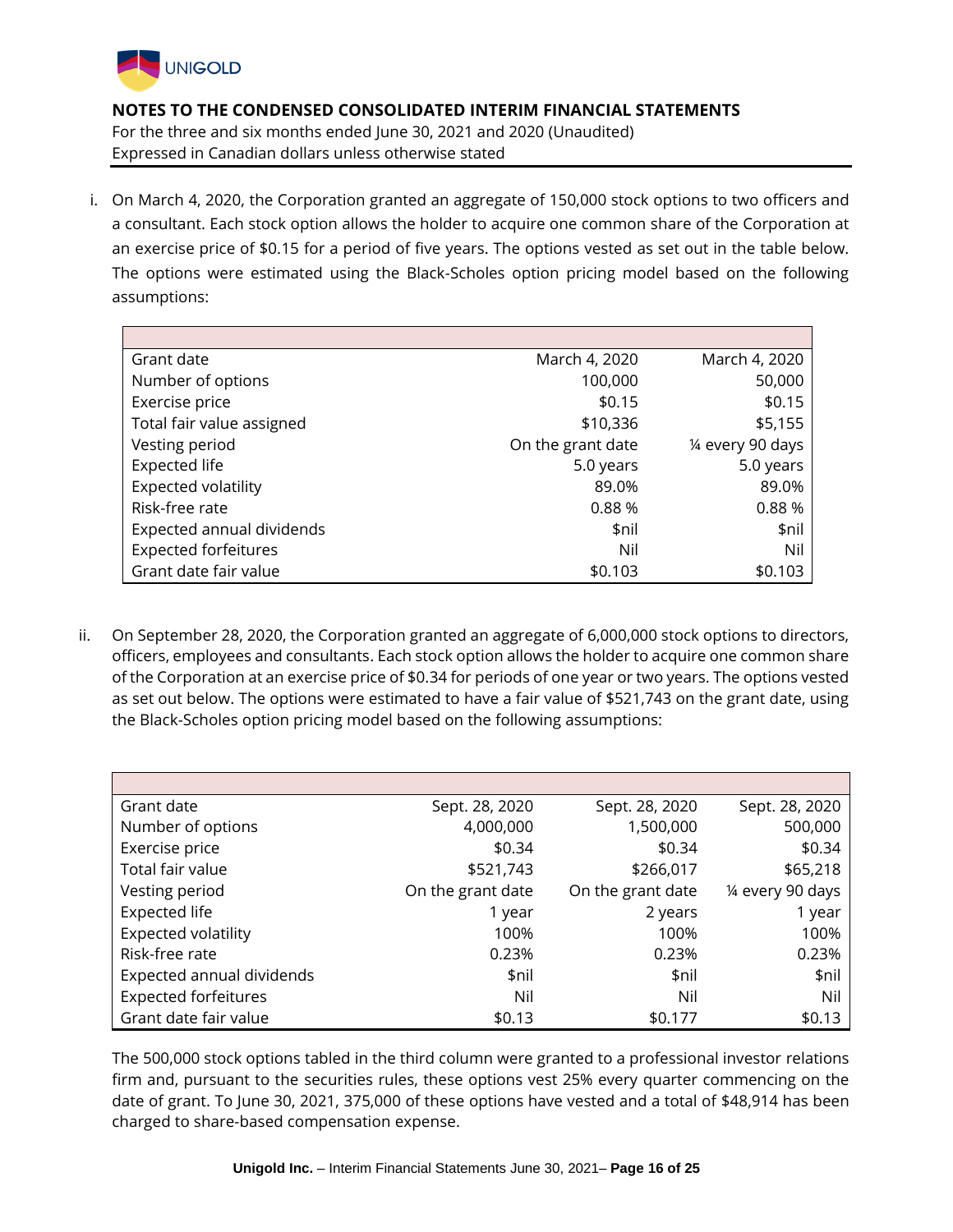

iii. On February 5, 2021, the Corporation granted 1,000,000 stock options to employees of Unigold Dominicana S.R.L. Each stock option allows the holder to acquire one common share of the Corporation at an exercise price of \$0.30 for up to five years from the grant date. The options vest as set out below. The options are estimated to have a fair value of \$215,062 on the grant date, using the Black-Scholes option pricing model based on the following assumptions:

| Grant date                  | February 5, 2021          |
|-----------------------------|---------------------------|
| Number of options           | 1,000,000                 |
| Exercise price              | \$0.30                    |
| Total fair value            | \$215,062                 |
|                             | 25% every six months      |
| Vesting periods             | commencing August 5, 2021 |
| <b>Expected life</b>        | 5 years                   |
| Expected volatility         | 95.32%                    |
| Risk-free rate              | 0.48%                     |
| Expected annual dividends   | \$nil                     |
| <b>Expected forfeitures</b> | Nil                       |
| Grant date fair value       | \$0.215                   |

As of the six months ended June 30, 2021, a total of \$88,866 has been recorded as share-based compensation expense for these options.

iv. iv. On June 3, 2021, the Corporation granted 200,000 stock options to a newly-appointed director. Each stock option allows the holder to acquire one common of the Corporation at an exercise price of \$0.22 for up to five years from the grant date. The options vested on the date of grant. The options are estimated to have a fair value of \$41,770 on the grant date, using the Black-Scholes option pricing model based on the following assumptions:

| Grant date                  | June 3, 2021 |
|-----------------------------|--------------|
| Number of options           | 200,000      |
| Exercise price              | \$0.22       |
| Total fair value            | \$41,077     |
| Vesting                     | Immediately  |
| <b>Expected life</b>        | 5 years      |
| Expected volatility         | 100%         |
| Risk-free rate              | 1.35%        |
| Expected annual dividends   | \$nil        |
| <b>Expected forfeitures</b> | Nil          |
| Grant date fair value       | \$0.205      |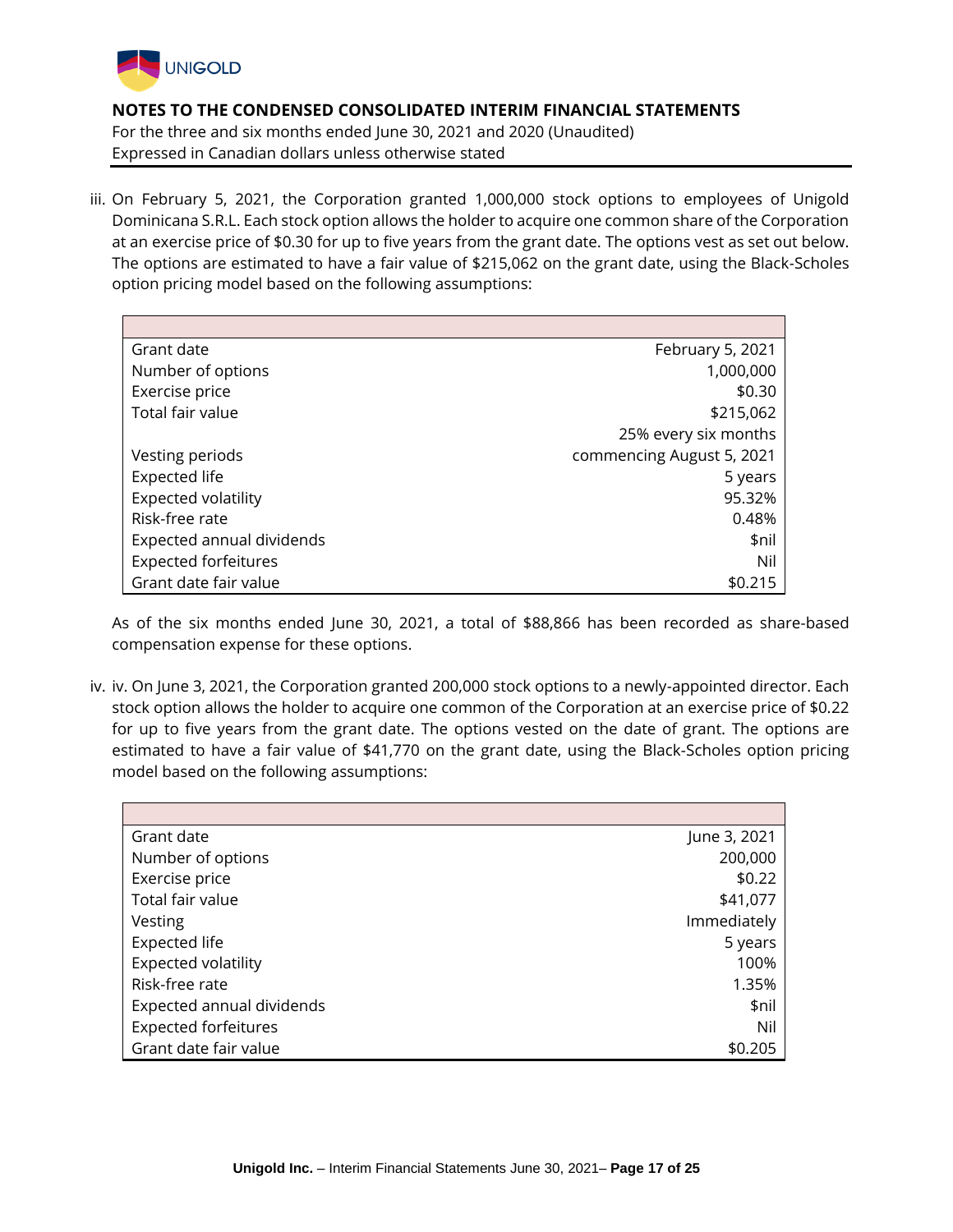

For the three and six months ended June 30, 2021 and 2020 (Unaudited) Expressed in Canadian dollars unless otherwise stated

The following tables summarize the Corporation's stock option activity for the year ended December 31, 2020, and the six months ended June 30, 2021:

|                                   | Number of     | <b>Weighted average</b> |
|-----------------------------------|---------------|-------------------------|
|                                   | options       | exercise price          |
| <b>Balance, December 31, 2019</b> | 5,800,000     | \$0.22                  |
| Granted                           | 6,000,000     | 0.34                    |
| Granted                           | 150,000       | 0.15                    |
| Exercised, expired                | (2, 154, 000) | (0.22)                  |
| Balance, December 31, 2020        | 9,796,000     | \$0.29                  |
| Expired                           | (1,500,000)   | (0.35)                  |
| Granted                           | 200,000       | 0.22                    |
| Granted                           | 1,000,000     | 0.30                    |
| <b>Balance, June 30, 2021</b>     | 9,496,000     | \$0.28                  |

The following table summarizes the Corporation's share-based reserve activity during the year ended December 31, 2020, and the six months ended June 30, 2021:

|                                  | Six months ended | Year ended        |
|----------------------------------|------------------|-------------------|
|                                  | June 30, 2021    | December 31, 2020 |
| Balance, beginning of period     | \$1,697,134      | \$1,135,429       |
| Expired - transferred to deficit | 525,000          | (29, 391)         |
| Granted                          | 196,634          | 798,828           |
| <b>Balance, end of period</b>    | \$1,368,768      | \$1,697,134       |

The following table summarizes the Corporation's outstanding stock options as at June 30, 2021:

| <b>Exercise</b> | <b>Number of</b>                     | Weighted<br><b>Average</b><br><b>Remaining</b> | Number of                            |                    |
|-----------------|--------------------------------------|------------------------------------------------|--------------------------------------|--------------------|
| <b>Price</b>    | <b>Options</b><br><b>Outstanding</b> | Contractual<br>Life - Years                    | <b>Options</b><br><b>Exercisable</b> | <b>Expiry Date</b> |
| \$0.34          | 4,500,000                            | 0.25                                           | 4,375,000                            | September 28, 2021 |
| \$0.34          | 1,500,000                            | 1.25                                           | 1,500,000                            | September 28, 2022 |
| \$0.12          | 150,000                              | 2.68                                           | 150,000                              | March 4, 2024      |
| \$0.20          | 1,950,000                            | 3.24                                           | 1,950,000                            | September 25, 2024 |
| \$0.23          | 196,000                              | 3.44                                           | 196,000                              | December 6, 2024   |
| \$0.30          | 1,000,000                            | 4.60                                           |                                      | February 5, 2026   |
| \$0.22          | 200,000                              | 4.92                                           | 200,000                              | June 3, 2026       |
|                 | 9,496,000                            |                                                | 8,371,000                            |                    |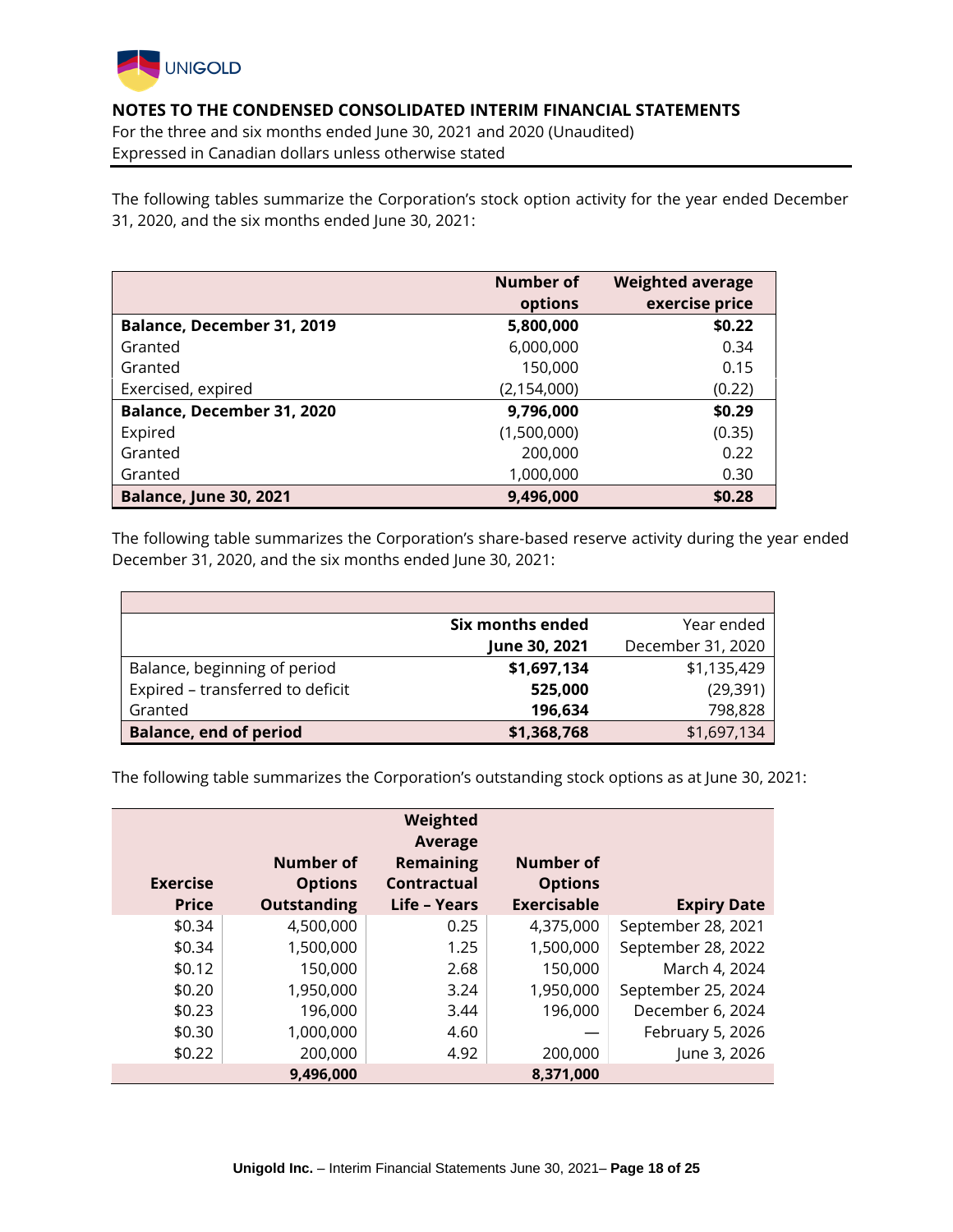

## **9. Net Loss per Share**

For the six months ended June 30, 2021 and 2020, the weighted average number of common shares outstanding was 128,096,205 (2020 – 79,994,772) and the effect of outstanding stock options and warrants on loss per share was anti-dilutive. As such, the effect of outstanding stock options and warrants used to calculate the diluted loss per share has not been disclosed for the periods presented.

## **10. Related Party and Transactions and Key Management Compensation**

## **a) Related Party Transactions**

The Corporation's related parties as defined by IAS 24, *Related Party Disclosures*, include the Corporation's subsidiaries (note 1), the Board of Directors, close family members and enterprises that are controlled by these individuals and key management as well as certain persons performing similar functions.

During the six months ended June 30, 2021 and 2020, the Corporation entered into the following transactions with a related party:

|                                                                                           | <b>Three months ended</b> |           | Six months ended June |           |
|-------------------------------------------------------------------------------------------|---------------------------|-----------|-----------------------|-----------|
|                                                                                           | <b>June 30,</b>           |           | 30,                   |           |
|                                                                                           | 2021                      | 2020      | 2021                  | 2020      |
| Compensation paid to a<br>company controlled by a key<br>management person <sup>(1)</sup> | \$16,319                  | \$177,500 | \$16,319              | \$259,000 |

(1) A total of \$16,319 (2020 - \$259,000) was paid to a company ("Hanson") controlled by the Chief Operating Officer ("COO") for technical services provided by the employees of Hanson for the six months ended June 30, 2021. Effective August 1, 2020, the COO became a full-time employee of the Corporation; 100% of the fees paid to the COO, either directly or through Hanson, have been charged to exploration expenditures.

This transaction was conducted in the normal course of operations.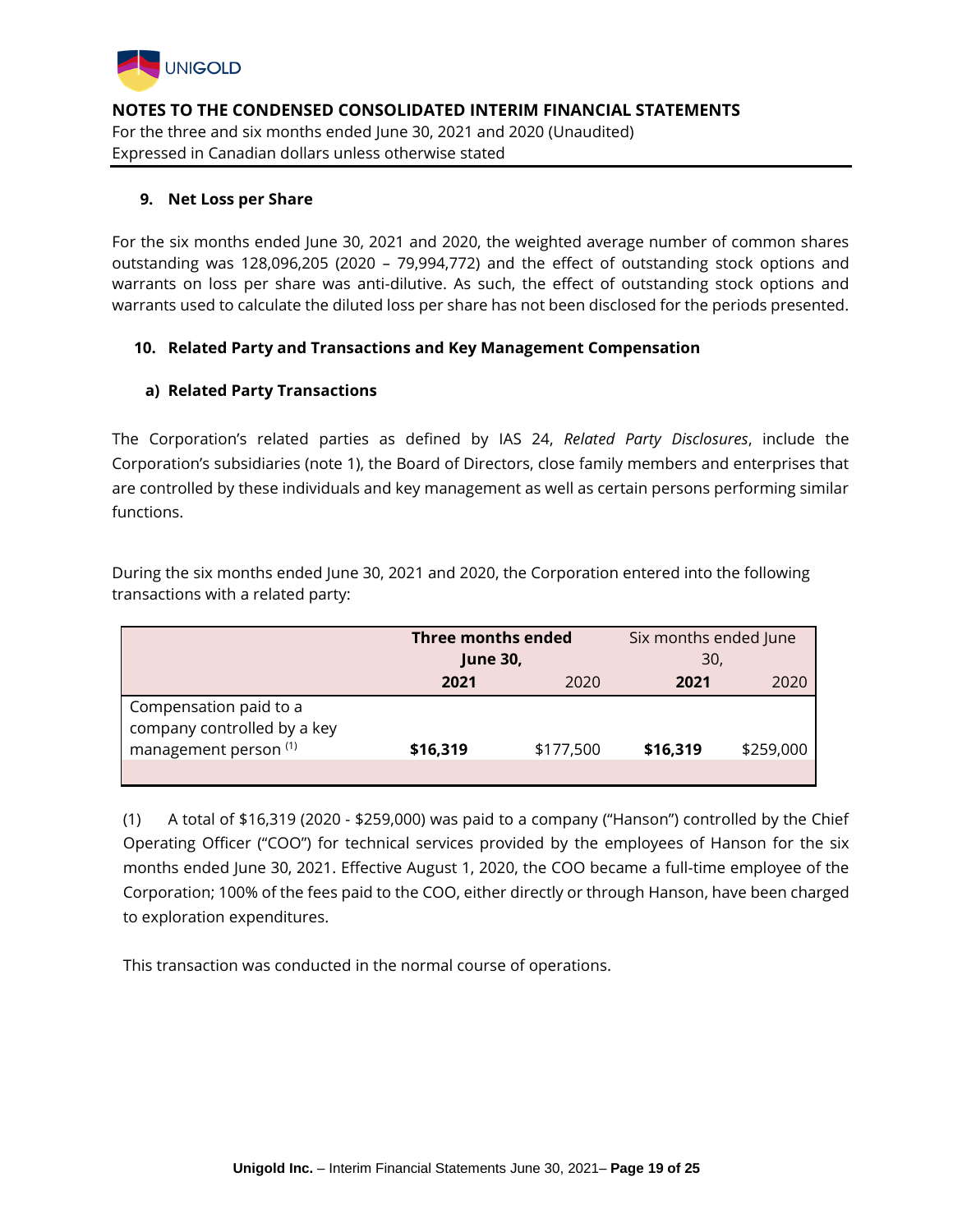

# **b) Key Management**

Effective January 1, 2020, the Corporation retained Grove Corporate Services ("Grove") to provide issuer services including those provided by the Chief Financial Officer ("CFO") and Corporate Secretary, corporate communications, and administration assistance (the "Services"). During the six months ended June 30, 2020, some of the Services were provided by another corporate services provider, namely, Marelli companies ("Marelli") and the CFO was a long-time employee, in transition to retirement.

The following is the compensation recorded for Key Management, the aggregate of which was paid to individuals, personal management corporations, Marelli, and Grove, during the six months ended June 30, 2021, and 2020:

|                          | Three months ended June |           | Six months ended |           |  |
|--------------------------|-------------------------|-----------|------------------|-----------|--|
|                          | 30,                     |           | June 30,         |           |  |
|                          | 2021                    | 2020      | 2021             | 2020      |  |
| Management fees (1)(2)   | \$328,000               | \$66,689  | \$456,000        | \$149,997 |  |
| Directors' fees (3)      | 31,667                  | 35,000    | 56,667           | 70,000    |  |
| Share-based compensation | 41,770                  |           |                  | 10,336    |  |
|                          | \$401,437               | \$101,689 | \$512,667        | \$230,333 |  |

(1) Includes the wages and fees incurred for the CEO, CFO, COO and Corporate Secretary;

- (2) This figure does not include 100% of the compensation paid to the COO and 40% of the CEO's compensation which were re-classified to exploration expenditures; and
- (3) Directors' fees are lower in Q1 and Q2 2021 as two former directors did not stand for re-election at the 2020 Annual General Meeting held October 27, 2020.

# **11. Financial Risk Management**

The Corporation's risk exposures and the impact on the Corporation's financial instruments are summarized below. There have been no changes in the risks, objectives, policies and procedures during the six months ended June 30, 2021 and 2020.

# **(a) Credit risk**

Credit risk is the risk of loss associated with a counterparty's inability to fulfill its payment obligations. The Corporation's credit risk is primarily attributable to cash and other receivables.

Cash is held with a reputable Canadian financial institution, from which management believes the risk of loss to be minimal.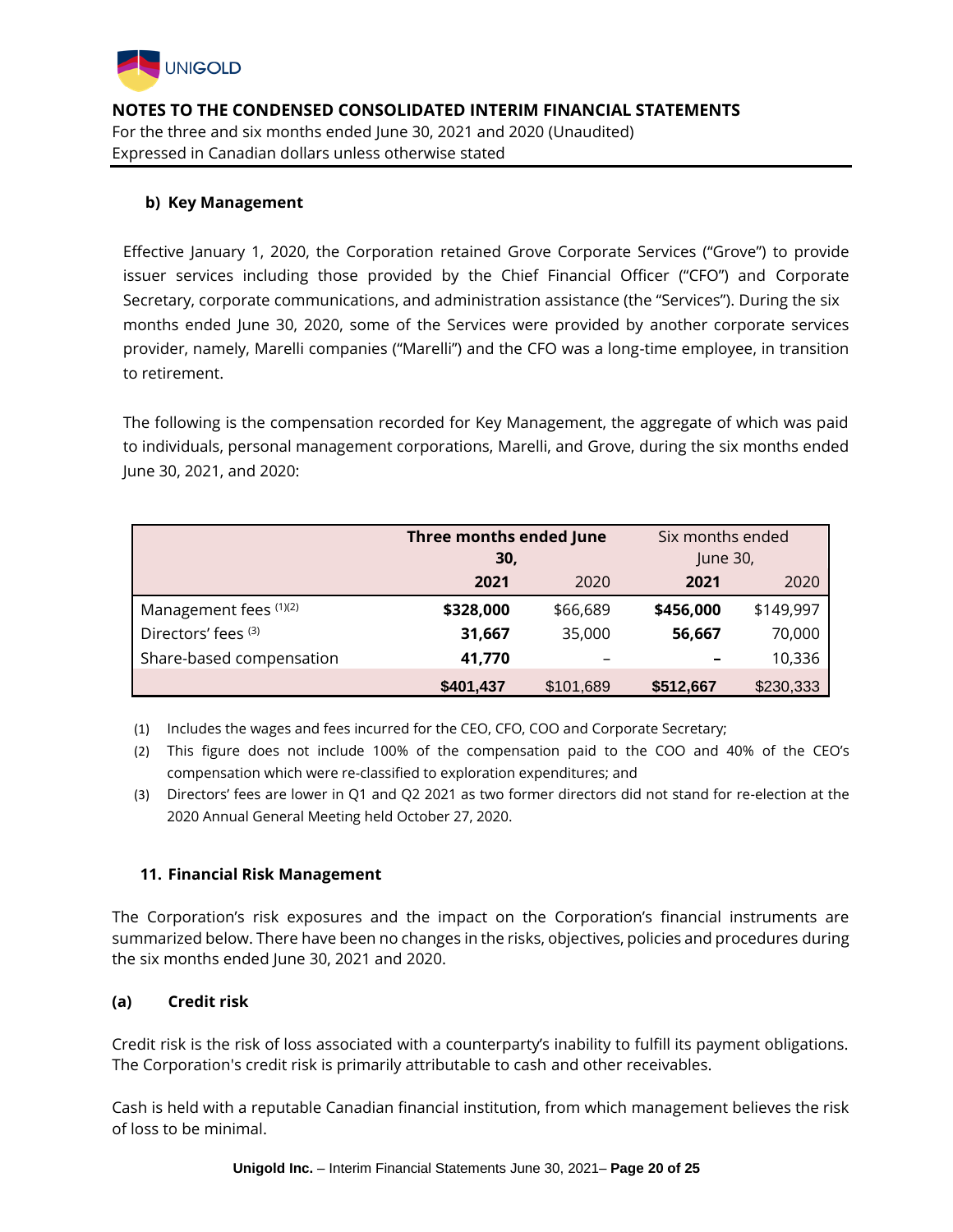

Financial instruments included in other receivables consist of sales tax due from the Federal Government of Canada. Other receivables are in good standing as of June 30, 2021. Management believes that the credit risk concentration with respect to financial instruments included in other receivables is minimal.

## **(b) Liquidity risk**

The Corporation has in place a planning and budgeting process to help determine the funds required to support the Corporation's normal operating requirements on an ongoing basis and its capital, administrative, and exploration and evaluation expenditures. The Corporation ensures that there are sufficient funds to meet its short-term requirements, taking into account its anticipated cash flows from operations and its holdings of cash.

As at June 30, 2021, the Corporation has working capital of \$562,061 (December 31, 2020 – \$4,391,874). This is comprised of \$1,060,968 cash and cash equivalents (December 31, 2020 – \$4,034,564) to settle current accounts payable and accrued liabilities of \$747,824 (December 31, 2020 – \$107,324). The Corporation's other current assets consist of other receivables of \$172,115 (December 31, 2020 – \$174,811) and other financial assets and prepaid expenses of \$76,802 (December 31, 2020 – \$289,823).

#### **(c) Market risk**

At the present time, the Corporation does not hold any interest in a mining property that is in production. The Corporation's viability and potential success depends on its ability to develop, exploit, and generate revenue from the development of mineral deposits. Revenue, cash flow, and profits from any future mining operations in which the Corporation is involved will be influenced by precious and/or base metal prices and by the relationship of such prices to production costs. Such prices can fluctuate widely and are affected by numerous factors beyond the Corporation's control.

#### **(d) Foreign exchange risk**

The Corporation's financings are in Canadian dollars. Certain of the Corporation's subsidiary Unigold Dominicana, S.R.L.'s activities are incurred in U.S. dollars (USD) and Dominican Pesos (DOP) and are therefore subject to gains or losses due to fluctuations in foreign currency exchange rates. The Corporation is therefore subject to foreign exchange risk. As at June 30, 2021, the Corporation had foreign cash balances in the Canadian equivalent of \$112,924 (December 31, 2020 – \$308,579) and trade payables of \$297,573 (December 31, 2020 – \$30,097). Sensitivity to a plus or minus 5% change in the foreign exchange rate would have resulted in a decrease in the net assets of the Corporation in the amount of \$5,095 at June 30, 2021 (December 31, 2020 – \$13,924). The Corporation does not undertake currency hedging activities to mitigate its foreign currency risk.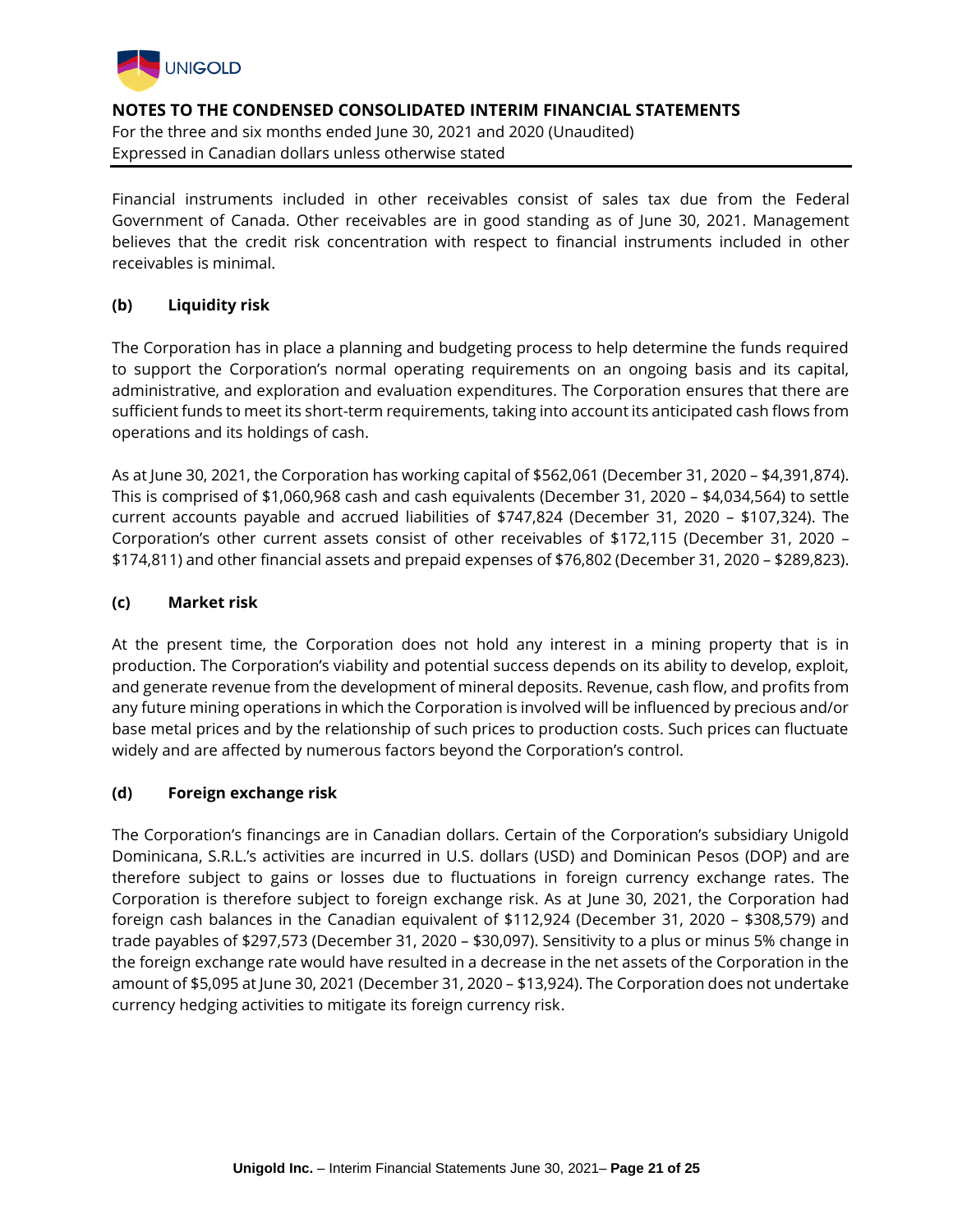

## **(e) Interest rate risk**

Interest rate risk is the risk that the fair value of future cash flows of a financial instrument will fluctuate because of changes in market interest rates. The Corporation's current policy is to earn interest on investment-grade short-term deposit certificates issued by its financial institutions. The Corporation periodically monitors the investments it makes and is satisfied with the creditworthiness of its financial institutions. As of June 30, 2021, interest rate risk is minimal since the Corporation has no interestbearing debt instruments.

A sensitivity analysis has determined that an interest rate fluctuation of 1% would not have resulted in significant fluctuation in the interest income during the six months ended June 30, 2021.

# **(f) Fair value of financial assets and liabilities**

Fair value estimates are made at the statement of financial position date based on relevant market information and information about the financial instrument. These estimates are subjective in nature and involve uncertainties in significant matters of judgment and therefore cannot be determined with precision. Changes in assumptions could significantly affect these estimates.

The book values of cash, other receivables, and accounts payable and accrued liabilities approximate their respective fair values due to the short-term nature of these instruments.

#### **12. Capital Risk Management**

The Corporation considers its capital structure to consist of equity attributable to shareholders of the Corporation which, at June 30, 2021, is \$1,591,853 (December 31, 2020 - \$5,175,031). The Corporation manages its capital structure, and makes adjustments to it, in order to have the funds available to support its exploration and corporate activities.

The Corporation's objective when managing capital is to safeguard the Corporation's ability to continue as a going concern in order to pursue the exploration of its exploration properties and maximize shareholder returns. The Corporation satisfies its capital requirements through careful management of its cash resources and by utilizing its existing credit facility or equity issues, as necessary, based on the prevalent economic conditions of both the industry and the capital markets and the underlying risk characteristics of the related assets.

Management reviews its capital management approach on an ongoing basis. The Corporation and its subsidiaries are not subject to externally imposed capital requirements other than the capital requirements of the TSX Venture Exchange which requires adequate working capital or financial resources of the greater of (i) \$50,000 and (ii) an amount required in order to maintain operations and cover general and administrative expenses for a period of 6 months. At June 30, 2021 the Corporation is compliant with Policy 2.5 of the TSX Venture Exchange.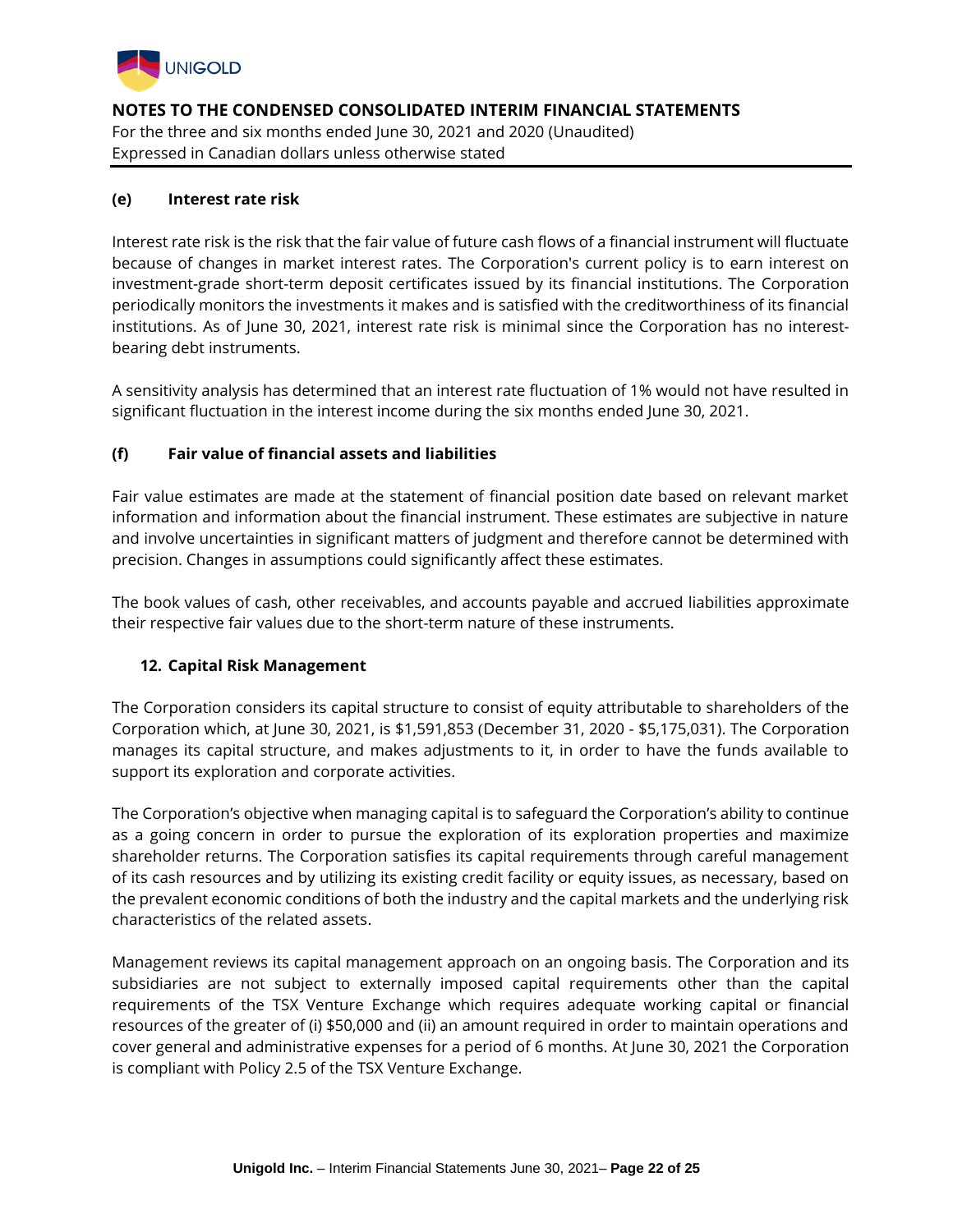

## **13. Commitments and Contingencies**

## **(a) Legal proceedings**

The Corporation and its entities are party to certain legal proceedings arising in the ordinary course of business. In the opinion of management, there are no current legal proceedings or other claims outstanding, which, on final disposition, could have a material adverse effect on the financial position of the Corporation.

## **(b) Environmental matters**

The Corporation's exploration activities are subject to various laws and regulations governing the protection of the environment. These laws and regulations are continually changing and generally becoming more restrictive. The Corporation conducts its operations so as to protect public health and the environment and believes its operations are materially in compliance with all applicable laws and regulations. The Corporation has made, and expects to make in the future, expenditures to comply with such laws and regulations.

The Corporation has operated in the mineral exploration industry in the Dominican Republic for many years. The enforcement of environmental regulation in the Dominican Republic is evolving and the enforcement posture of government authorities is continually being reconsidered. The Corporation periodically evaluates its obligations under environmental regulations.

#### **(c) Guarantees**

The Corporation has no guarantees outstanding.

# **(d) Contingencies**

The Corporation is a party to certain employment contracts. These contracts contain clauses requiring that up to \$1,180,000 be paid on termination for other than cause. The Dominican Republic has laws requiring payments of approximately \$192,350 if those employees are terminated. As the triggering event has not taken place, the contingent payments have not been reflected in these condensed consolidated interim financial statements.

The Corporation has entered into a lease for office premises in which it applies the short-term lease recognition exception. The lease is for rental space situated In the Dominican Republic and has a life of one year. The cost is expensed to the E&E costs. There are no restrictions placed upon the lessee by entering into this lease. The Corporation is applying the exemption under IFRS 16 for this short-term lease.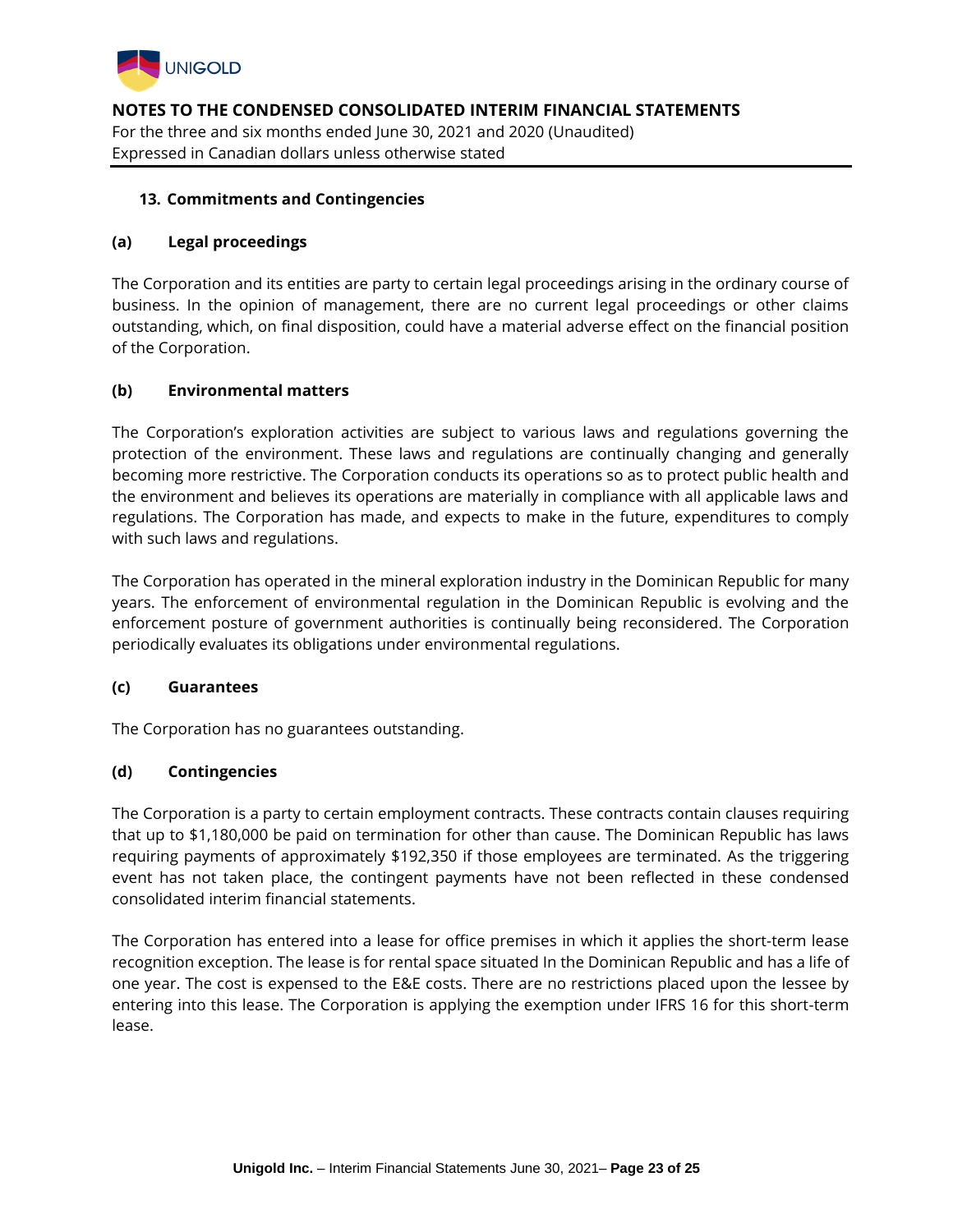

## **(e) Operating contractual obligations**

The Corporation has contracted Longford Exploration Services Ltd. ("Longford") to provide professional geological services in the Dominican Republic. The contract with Longford terminates on January 31, 2022 and can be extended for a further six months by mutual agreement. The Corporation may terminate the contract in advance by paying \$200,000 and covering demobilization costs for Longford staff in the Dominican Republic.

| Year                 | Total     | 2021      | 2022                     | 2023 | 2024 | 2025  |
|----------------------|-----------|-----------|--------------------------|------|------|-------|
| Office lease         | \$4,000   | \$4,000   | $$-$                     | \$-  | $$-$ | $$ -$ |
| Corporate services   | 84,000    | 84,000    | $\overline{\phantom{0}}$ |      |      | -     |
| Management fees      | 565,004   | 565,004   |                          |      |      |       |
| Technical services - |           |           |                          |      |      |       |
| break fee            | 200,000   | 200,000   | -                        |      |      | -     |
|                      | \$853,004 | \$853,004 | \$-                      | \$-  | $$-$ | $$ -$ |

Minimum contractual payments over the next five years are estimated as follows:

# **(f) 2015 Private Placement Rights and Options**

In connection with the 2015 private placement, an investment agreement was signed which gives Osisko Gold Royalties Ltd. ("Osisko") certain rights as long as Osisko continued to hold Unigold shares equal to at least 10% of the issued and outstanding Unigold shares on a non-diluted basis. Osisko dropped below

10% ownership based on the June 23, 2020, financing. As a result, many of the rights granted to Osisko in the 2015 placement have terminated. Osisko continues to hold an option to purchase a 2% net smelter return ("NSR") royalty on Unigold's Neita property for a consideration of \$2,000,000, exercisable 90 days following the delivery of a feasibility study. Once exercised, Unigold will have the right to repurchase a 1% NSR (being 50% of the 2% NSR held by Osisko) for \$1,000,000 until 90 days following the achievement of commercial production.

#### **(g) Corporate Services Agreement**

Commencing January 1, 2020, the Corporation entered into an agreement with Grove, a private company that provides CFO and Corporate Secretarial consulting services, corporate communications and administrative services to the Corporation, at a monthly cost of \$7,000. This is an annual, renewable agreement which may be terminated by the Corporation with 90 days' written notice provided to Grove of the Corporation's intention to terminate the agreement. See note 10 – *Related Party Transactions*.